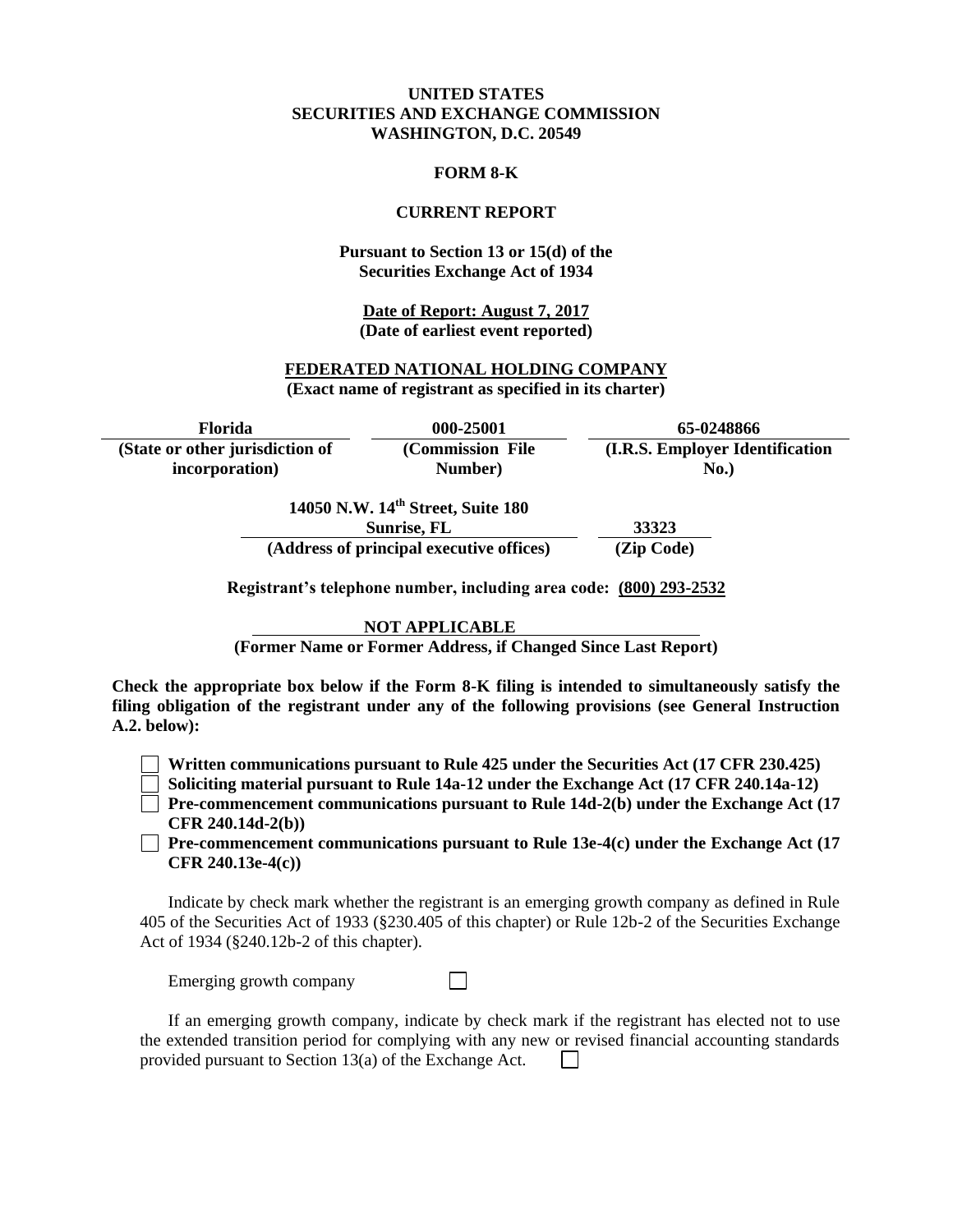### **Item 2.02 Results of Operations and Financial Condition.**

On August 7, 2017, Federated National Holding Company (the "Company") issued a press release to report its results for its fiscal quarter ended June 30, 2017. A copy of the press release is attached to this current report on Form 8-K as Exhibit 99.1 and incorporated herein by reference.

The information in this Current Report on Form 8-K and Exhibit 99.1 attached hereto is hereby intended to be furnished pursuant to Item 2.02, "Results of Operations and Financial Condition." As provided in General Instruction B.6 of SEC Form 8-K, such information shall not be deemed "filed" for purposes of Section 18 of the Securities Exchange Act of 1934, as amended (the "Exchange Act"), or otherwise subject to the liabilities of that section, and it shall not be deemed incorporated by reference in any filing under the Securities Act of 1933, as amended, or under the Exchange Act, whether made before or after the date hereof, except as expressly set forth by specific reference in such filing to this Current Report on Form 8-K.

### **Item 9.01 Financial Statements and Exhibits.**

- (c) Exhibits.
- 99.1 Federated National Holding Company Press Release, dated August 7, 2017.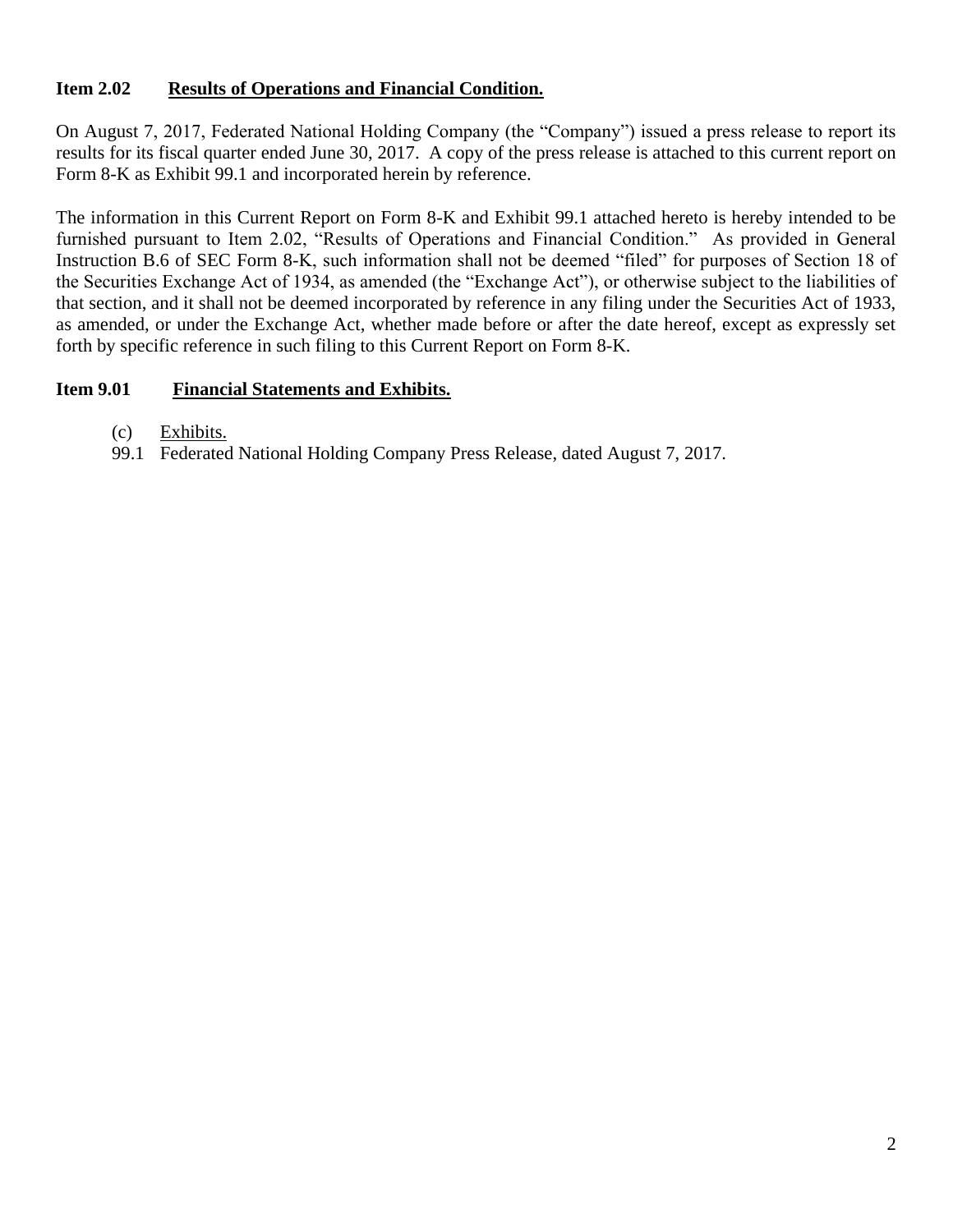#### **SIGNATURES**

Pursuant to the requirements of the Securities Exchange Act of 1934, the registrant has duly caused this report to be signed on its behalf by the undersigned hereunto duly authorized.

## **FEDERATED NATIONAL HOLDING COMPANY**

Date: August 7, 2017 By: */s/ Ronald Jordan* Name: Ronald Jordan<br>Title: Chief Financia Chief Financial Officer (Principal Accounting and Financial Officer)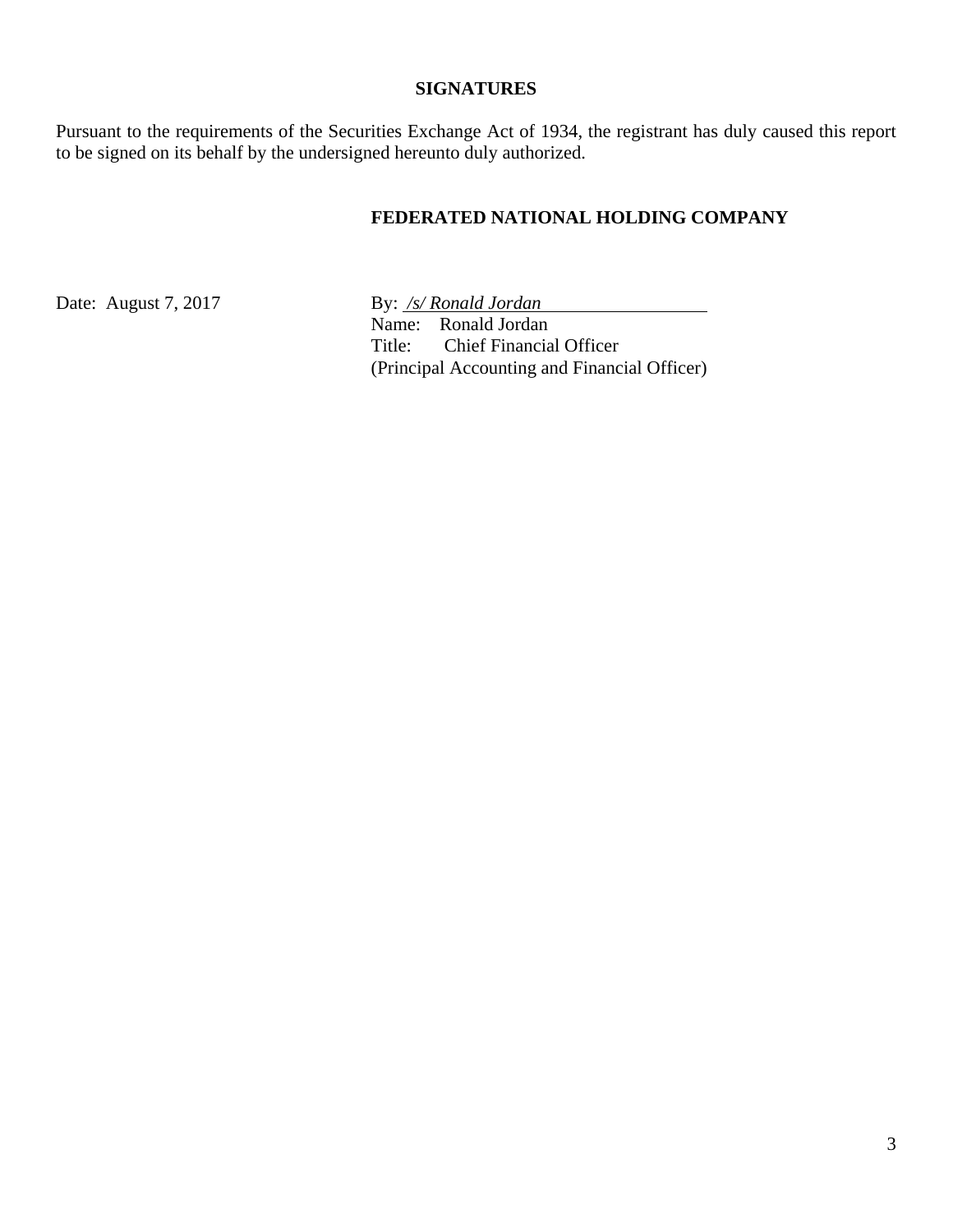# **EXHIBIT INDEX**

### **Exhibit No. Exhibit Title**

99.1 Federated National Holding Company Press Release, dated August 7, 2017.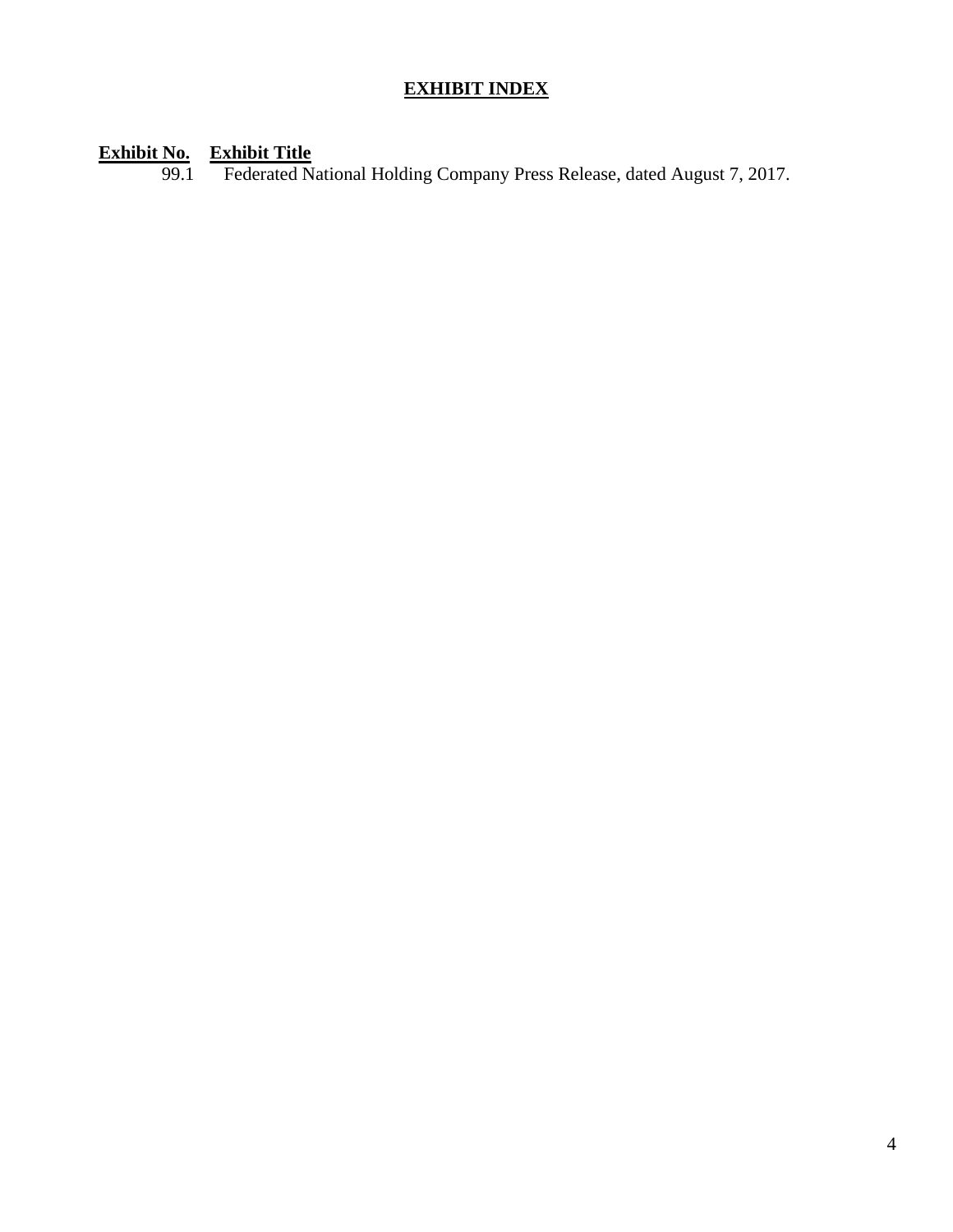**FOR IMMEDIATE RELEASE CONTACT: Michael H. Braun, CEO (954) 308-1322, Ronald Jordan, CFO (954) 308-1363, or Erick A. Fernandez, CAO (954) 308-1341 Federated National Holding Company**

#### **FEDERATED NATIONAL HOLDING COMPANY REPORTS SECOND QUARTER 2017 RESULTS**

**Sunrise, Florida, August 7, 2017** – Federated National Holding Company (the "Company") (Nasdaq: FNHC) today reported results for the three and six months ended June 30, 2017.

Q2 2017 highlights (as measured against the same three-month period last year, except where noted):

- Gross written premiums of \$168.7 million
- 4.1% increase in Florida homeowners' policies to approximately 280,000
- 56.7% increase in non-Florida homeowners' policies to approximately 24,500
- 35.6% increase in total revenue to \$97.6 million
- \$2.8 million of claims, net of reinsurance, from rainstorms, tornados, and other severe weather events in Florida, Louisiana, and Texas
- \$3.1 million of losses from prior year development related to Automobile and Homeowners lines of business
- Net income of \$4.9 million or \$0.37 per diluted share
- 4.4% increase in book value per share, excluding noncontrolling interest, to \$16.97 as compared with \$16.26 at December 31, 2016
- Total loss reserves at June 30, 2017 of \$157.0 million
- Repurchased 390,923 shares of common stock at a weighted average price of \$15.82, during the second quarter of 2017.

Commenting on the quarter, Mr. Michael H. Braun, the Company's Chief Executive Officer, said, "Our net income of \$4.9 million for the second quarter includes an expense of \$2.8 million in claims, net of reinsurance, related to multiple severe weather events that impacted our policyholders. During the quarter, we also achieved multiple initiatives including finalization of our excess-of-loss catastrophe reinsurance program, replacement of our 10% Florida homeowners quota share treaty, and implementation of actions to improve underwriting results in our automobile book of business. We also continued with our previously announced share repurchase program. Our 2016 statewide average rate increase of 5.6% on our Florida homeowners' book of business will be fully reflected in our earned premium for the third quarter, and our additional statewide average rate increase of 9.9% takes effect beginning August 1<sup>st</sup>. We are also pleased to provide enhanced disclosures this quarter via the presentation of our results by line of business basis, demonstrating our continued commitment to transparency with the investing community. It is our intent to provide this supplemental information on an ongoing basis."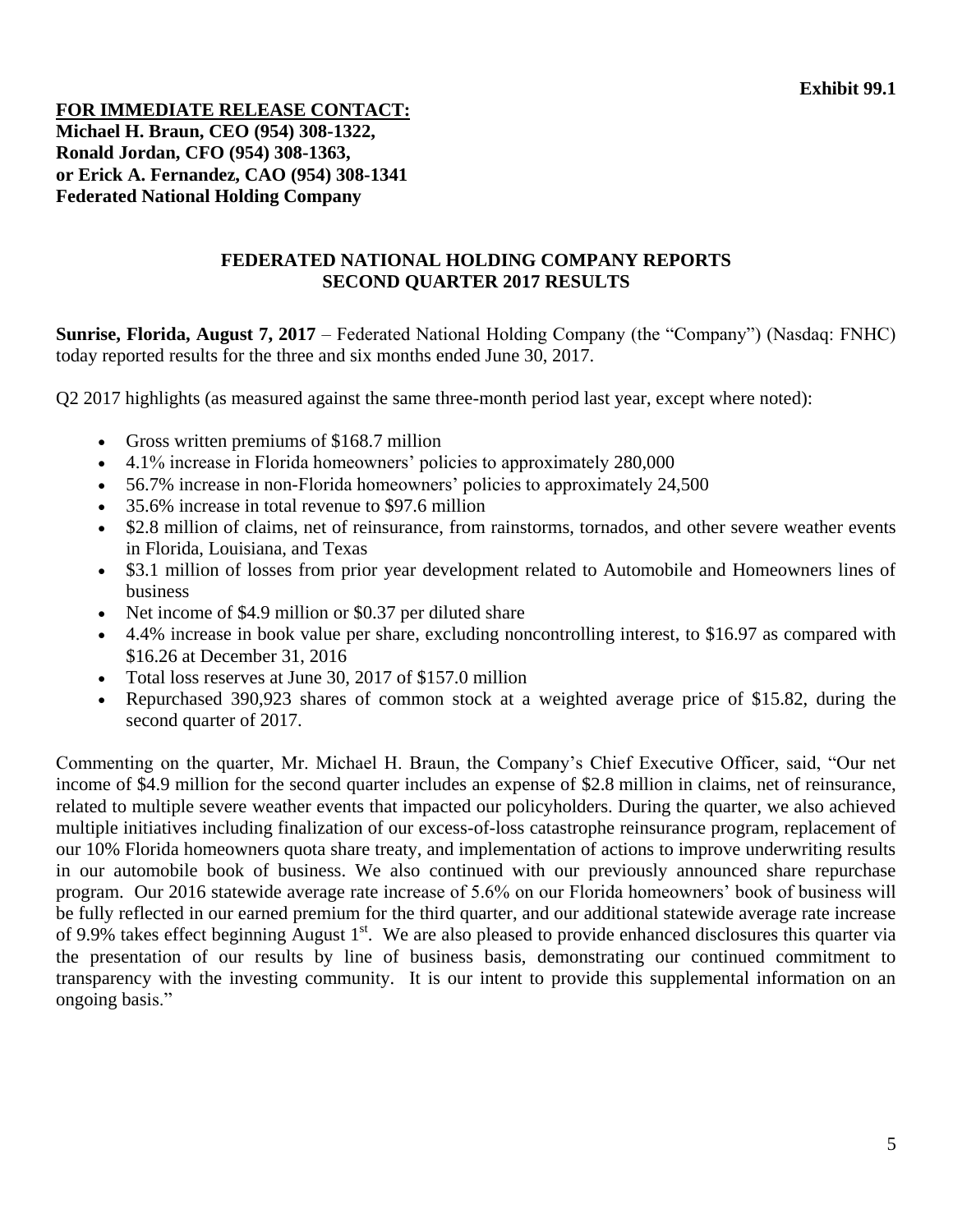#### **Line of Business Reporting and Income Statement Reclassifications**

In order to provide greater transparency into our operating results, beginning this quarter the Company has provided supplemental line of business information. The "Homeowners" line of business consists of our homeowners and fire property and casualty insurance business, which currently operates in Florida, Alabama, Texas, Louisiana and South Carolina. The "Automobile" line of business consists of our nonstandard personal automobile insurance business which currently operates in Georgia, Texas, Alabama, and Florida. The "Other" line of business primarily consists of our commercial general liability and federal flood businesses, along with corporate and investment operations. As part of our initial presentation of line of business information, we have provided supplemental schedules of quarterly results dating back to the first quarter of 2016.

In conjunction with the inception of line of business reporting, the Company has reclassified certain items in the consolidated statement of operations. These reclassifications have no impact on net income, but do impact Other income, Losses and loss adjustment expenses and Commissions and other underwriting expenses, and accordingly, the loss ratio, expense ratio and combined ratio. These reclassifications are immaterial to the consolidated financial statements, but better reflect the substance of the underlying activities. The items reclassified include: (1) ceding commission income in Automobile is now presented in Commissions and other underwriting expenses, having previously been presented in Other income; and (2) compensation costs associated with our claims management activities are now presented in Loss and loss adjustment expenses, having previously been presented in Commissions and other underwriting expenses. To aid users of our financial statements, we have provided a schedule of consolidated quarterly results and operating ratios dating back to the first quarter of 2016. These reclassifications are reflected in all consolidated and line of business results presented herein.

### **Revenues**

- Total revenues increased \$25.6 million, or 35.6%, to \$97.6 million for the three months ended June 30, 2017, compared with \$71.9 million for the same three-month period last year.
- Gross written premiums decreased \$2.5 million, or 1.5%, to \$168.7 million in the quarter, compared with \$171.2 million for the same three-month period last year. The decrease was driven by Automobile, which decreased \$8.4 million, offset by Homeowners increasing \$6.0 million. The Automobile decrease was related to moving two of our programs into run-off during the second half of 2016, plus a third program in the first quarter of 2017, thus reducing the premiums being written this quarter. Homeowners' non-Florida continues to have significant growth in 2017, specifically in Louisiana and Texas, with Texas beginning to write policies in the first quarter of 2017. Homeowners' Florida written premiums this quarter, which include the 5.6% rate increase that became effective August 1, 2016, was in line with the same period last year.
- Gross premiums earned increased \$13.2 million, or 9.6%, to \$150.6 million, driven primarily by growth in Homeowners spanning all states, and to a lesser extent by growth in Automobile.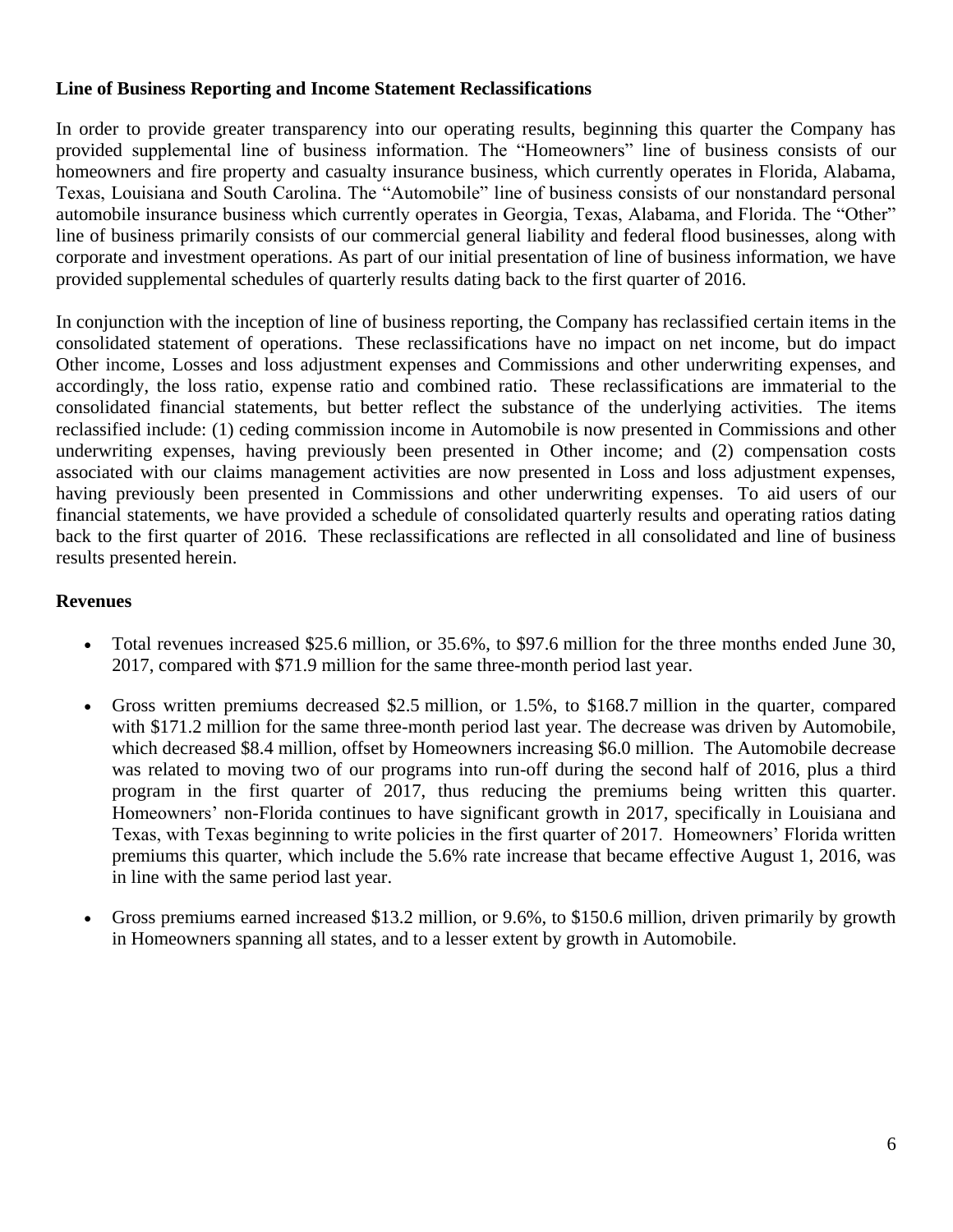- Ceded premiums earned decreased \$9.9 million, or 12.8%, to \$67.4 million in the quarter, compared with the same three-month period last year. The decrease in ceded premiums earned was driven primarily by the expiration of the 30% Florida-only property quota share treaty, which ended on July 1, 2016. The effect of this expiration was partially offset by additional excess-of-loss reinsurance costs purchased for the 2016-2017 reinsurance programs, which became effective on June 1, 2016 and July 1, 2016. Additionally, in Automobile, ceded premiums as a percentage of gross premiums earned decreased to 65% this quarter compared with 79% in the same period last year. This decrease is the result of one of our auto programs exceeding the premium limit in the related reinsurance treaty. This program was terminated effective July 1, 2017.
- Together, the increase in gross earned premium and the decrease in ceded premiums drove net premiums earned of \$83.2 million, a \$23.1 million increase, or 38.5%, from the same three-month period last year.
- Net realized investment gains were \$2.6 million for the three months ended June 30, 2017, compared to less than \$0.1 million in the prior year period. This increase was driven by a redistribution of our equity portfolio between our investment managers during the second quarter of 2017.
- Other income decreased \$0.1 million to \$4.7 million for the current quarter, compared with \$4.8 million in the prior year period. The decrease was primarily the result of a profitability management decision to move from 12-month term Automobile policies to 6-month policy terms in one of our largest programs enabling rate increases to take effect more quickly. Increases in other income in Homeowners and Other largely offset the decline from Automobile.

## **Expenses**

- Losses and loss adjustment expenses ("LAE") increased \$6.0 million, or 12.2%, to \$55.0 million for the three months ended June 30, 2017, compared with \$49.0 million for the same three-month period last year. Losses and LAE includes reported claims, whether paid or unpaid, as well as the provision of reserves for estimated reported claims. Approximately \$5 million of the increase in losses and LAE represents a volume variance driven strictly by growth in premiums in the second quarter of 2017 compared with the second quarter of 2016. Losses were also impacted by claims, net of reinsurance of \$2.8 million related to rainstorms, tornados, and other severe weather events during the quarter in the states of Florida, Louisiana and Texas. Additionally, the Company experienced adverse development, net of reinsurance, of \$3.1 million in Automobile and Homeowners. These increased losses were lower than the elevated level of losses in the second quarter of 2016 related to Homeowners' adverse development and the impact of severe weather events, such as Tropical Storm Colin. The remainder of the quarter-over-quarter variance is related to lower ceded losses in the 2017 quarter as a result of the expiration of the 30% Florida-only property quota share treaty, as noted above.
- During the quarter, we reclassified \$3.5 million of net reserves related to our commercial general liability business, which resides in the Other line of business, to Homeowners. This movement was a direct result of reassessing our reserves at a line of business level. Previously, we assessed the adequacy of our loss reserves on a consolidated company basis. This reclassification had no impact on net income on a consolidated basis and no impact to the overall consolidated net loss reserves.
- Commissions and other underwriting expenses increased \$14.2 million, or 89.1%, to \$30.2 million for the three months ended June 30, 2017, compared with \$16.0 million for the three months ended June 30, 2016. The increase was the result of higher acquisition costs in support of the premium growth in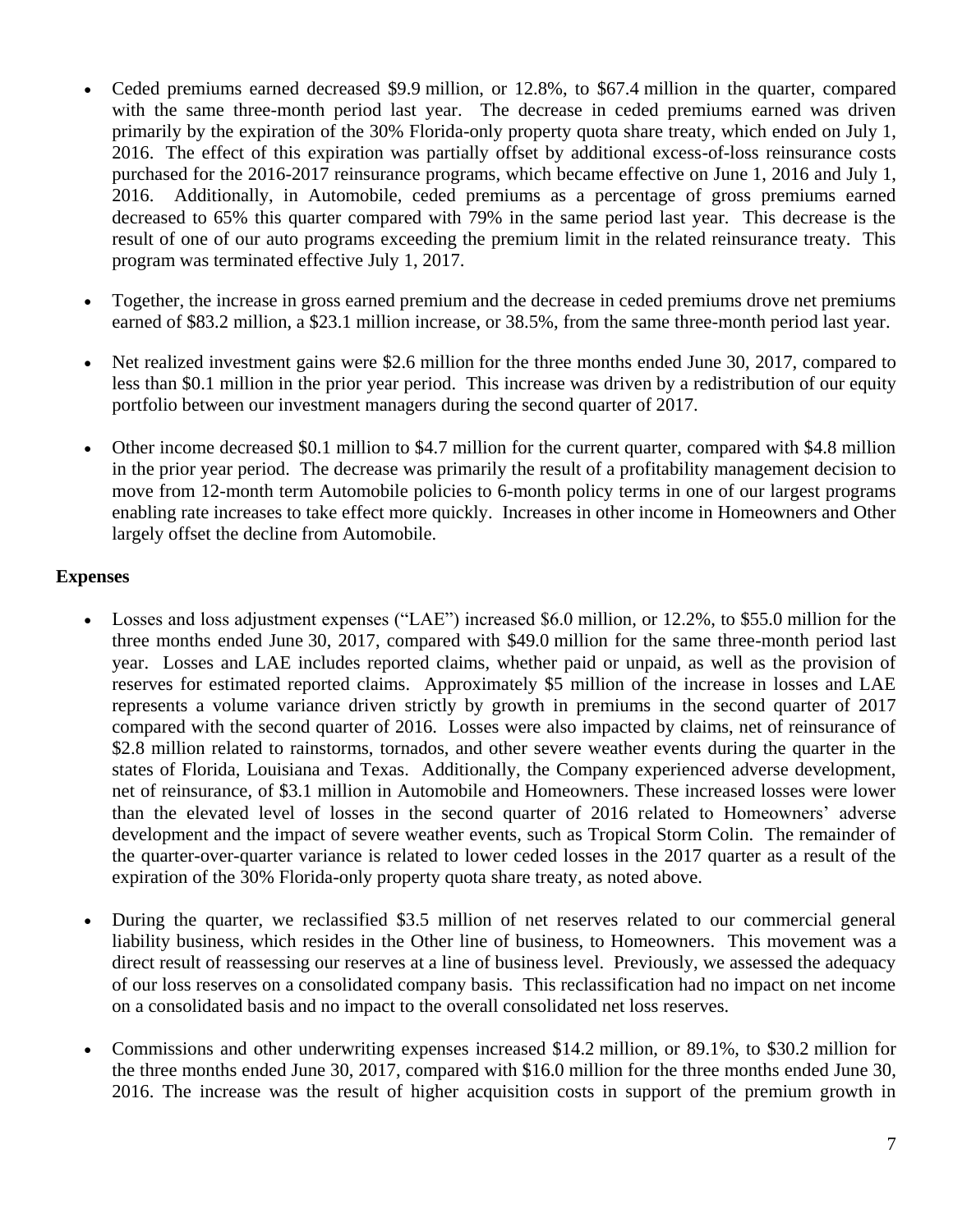Homeowners and the lower ceded commissions from the expiration of the 30% Florida-only property quota share treaty on July 1, 2016.

## **Stock Repurchase Program**

 During the second quarter of 2017, the Company repurchased 390,923 shares of common stock for \$6.2 million at a weighted average price of \$15.82. The Company has repurchased an additional 84,445 shares subsequent to quarter end.

#### **Conference Call Information**

The Company will hold an investor conference call at 9:00 AM (ET) Tuesday, August 8, 2017. The Company's CEO, Michael Braun, its CFO, Ronald Jordan, and its CAO, Erick Fernandez will discuss the financial results and review the outlook for the Company. Messrs. Braun, Jordan and Fernandez invite interested parties to participate in the conference call.

Listeners interested in participating in the Q&A session may dial-in with the number below: (877) 303-6913

Conference ID: 53101026

A live webcast of the call will be available online via the "Conference Calls" section of the Company's website at FedNat.com or interested parties can click on the following link:

http://www.fednat.com/investors/conference-calls/

Please call at least five minutes in advance to ensure that you are connected prior to the presentation. A webcast replay of the conference call will be available shortly after the live webcast is completed and may be accessed via the Company's website.

### **About the Company**

The Company is authorized to underwrite, and/or place through our wholly owned subsidiaries, homeowners' multi-peril, personal automobile, commercial general liability, federal flood, and various other lines of insurance in Florida and various other states. The Company also serves as managing general agent for its joint venture, Monarch National Insurance Company. The Company markets and distributes its own and third-party insurers' products and our other services through a network of independent agents. The Company also utilizes a select number of general agents for the same purpose.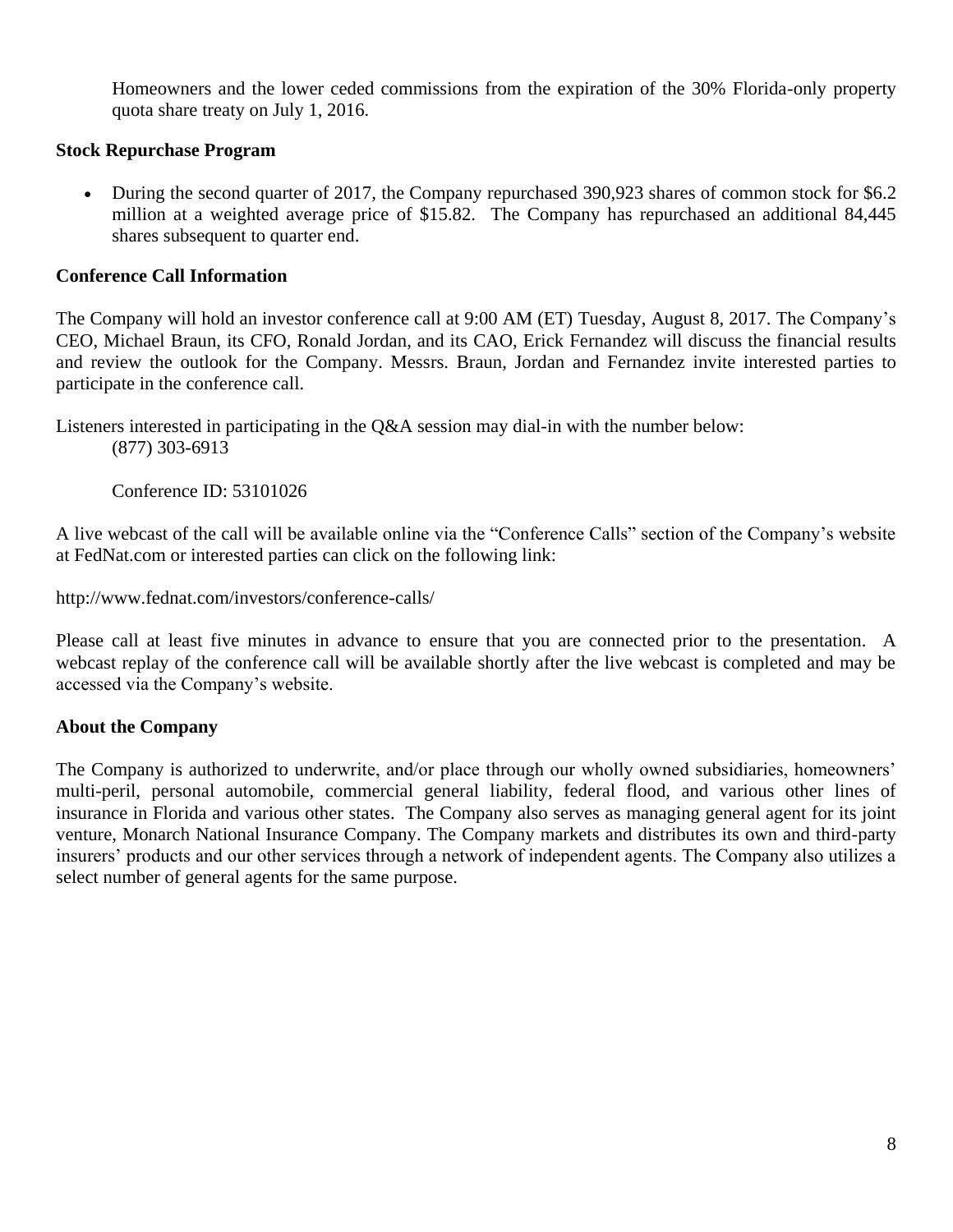#### **Forward-Looking Statements /Safe Harbor Statements**

*Safe harbor statement under the Private Securities Litigation Reform Act of 1995:*

*Statements that are not historical fact are forward-looking statements that are subject to certain risks and uncertainties that could cause actual events and results to differ materially from those discussed herein. Without limiting the generality of the foregoing, words such as "anticipate," "believe," "budget," "contemplate," "continue," "could," "envision," "estimate," "expect," "guidance," "indicate," "intend," "may," "might," "plan," "possibly," "potential," "predict," "probably," "pro-forma," "project," "seek," "should," "target," or "will" or the negative thereof or other variations thereon and similar words or phrases or comparable terminology are intended to identify forward-looking statements.*

*Forward-looking statements might also include, but are not limited to, one or more of the following:*

- *Projections of revenues, income, earnings per share, dividends, capital structure or other financial items or measures;*
- *Descriptions of plans or objectives of management for future operations, insurance products/or services;*
- *Forecasts of future insurable events, economic performance, liquidity, need for funding and income; and*
- *Descriptions of assumptions or estimates underlying or relating to any of the foregoing.*

*The risks and uncertainties include, without limitation, risks and uncertainties related to estimates, assumptions and projections generally; the nature of the Company's business; the adequacy of its reserves for losses and loss adjustment expense; claims experience; weather conditions (including the severity and frequency of storms, hurricanes, tornadoes and hail) and other catastrophic losses; reinsurance costs and the ability of reinsurers to indemnify the Company; raising additional capital and our potential failure to meet minimum capital and surplus requirements; potential assessments that support property and casualty insurance pools and associations; the effectiveness of internal financial controls; the effectiveness of our underwriting, pricing and related loss limitation methods; changes in loss trends, including as a result of insureds' assignment of benefits; court decisions and trends in litigation; our potential failure to pay claims accurately; ability to obtain regulatory approval applications for requested rate increases, or to underwrite in additional jurisdictions, and the timing thereof; the impact that the results of the Monarch joint venture may have on our results of operations; inflation and other changes in economic conditions (including changes in interest rates and financial markets); pricing competition and other initiatives by competitors; legislative and regulatory developments; the outcome of litigation pending against the Company, and any settlement thereof; dependence on investment income and the composition of the Company's investment portfolio; insurance agents; ratings by industry services; the reliability and security of our information technology systems; reliance on key personnel; acts of war and terrorist activities; and other matters described from time to time by the Company in releases and publications, and in periodic reports and other documents filed with the United States Securities and Exchange Commission.*

*In addition, investors should be aware that generally accepted accounting principles prescribe when a company may reserve for particular risks, including claims and litigation exposures. Accordingly, results for a given reporting period could be significantly affected if and when a reserve is established for a contingency. Reported results may therefore appear to be volatile in certain accounting periods.*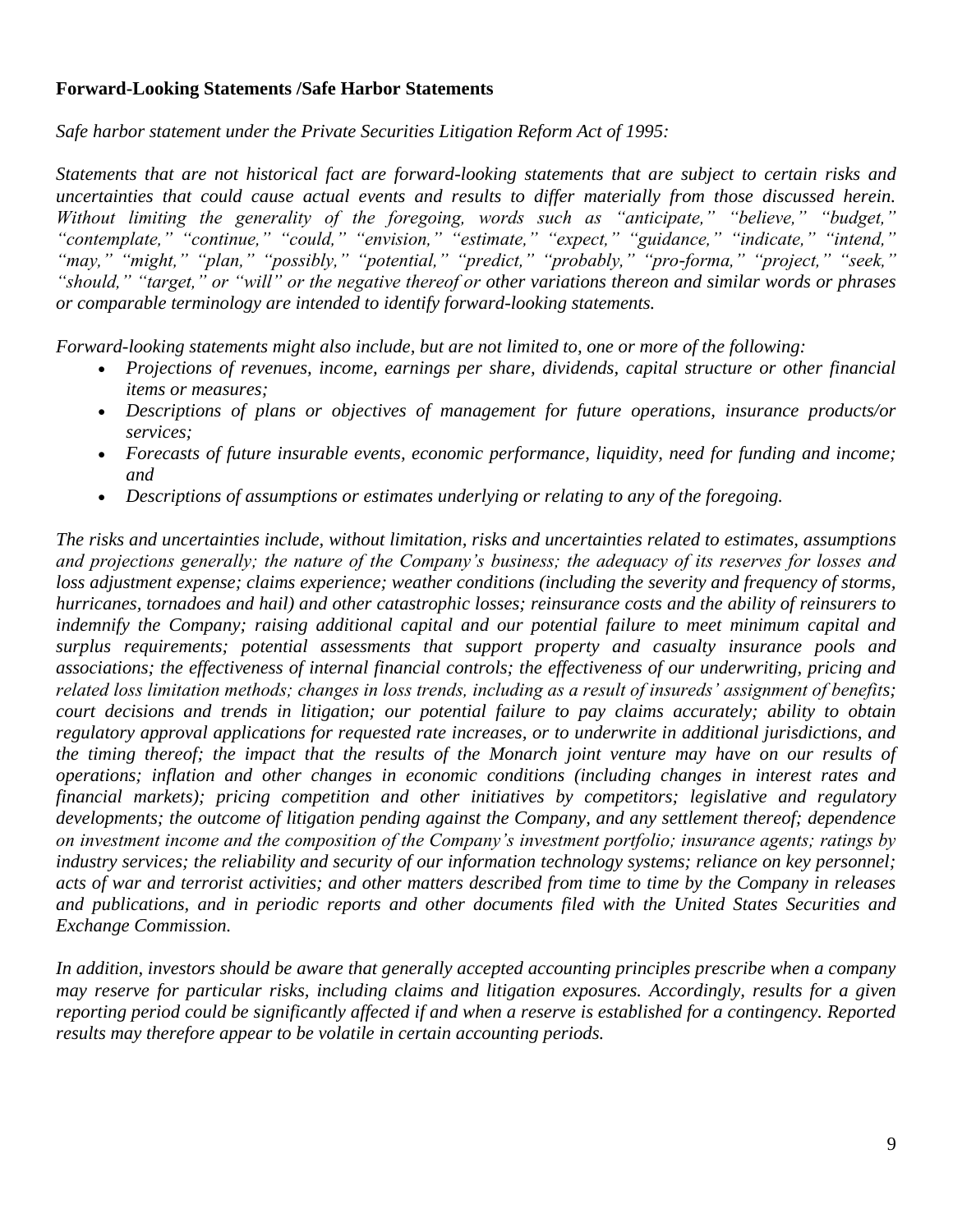*Readers are cautioned not to place undue reliance on these forward-looking statements, which speak only as of the date on which they are made. We do not undertake any obligation to update publicly or revise any forwardlooking statements to reflect circumstances or events that occur after the date the forward-looking statements are made.*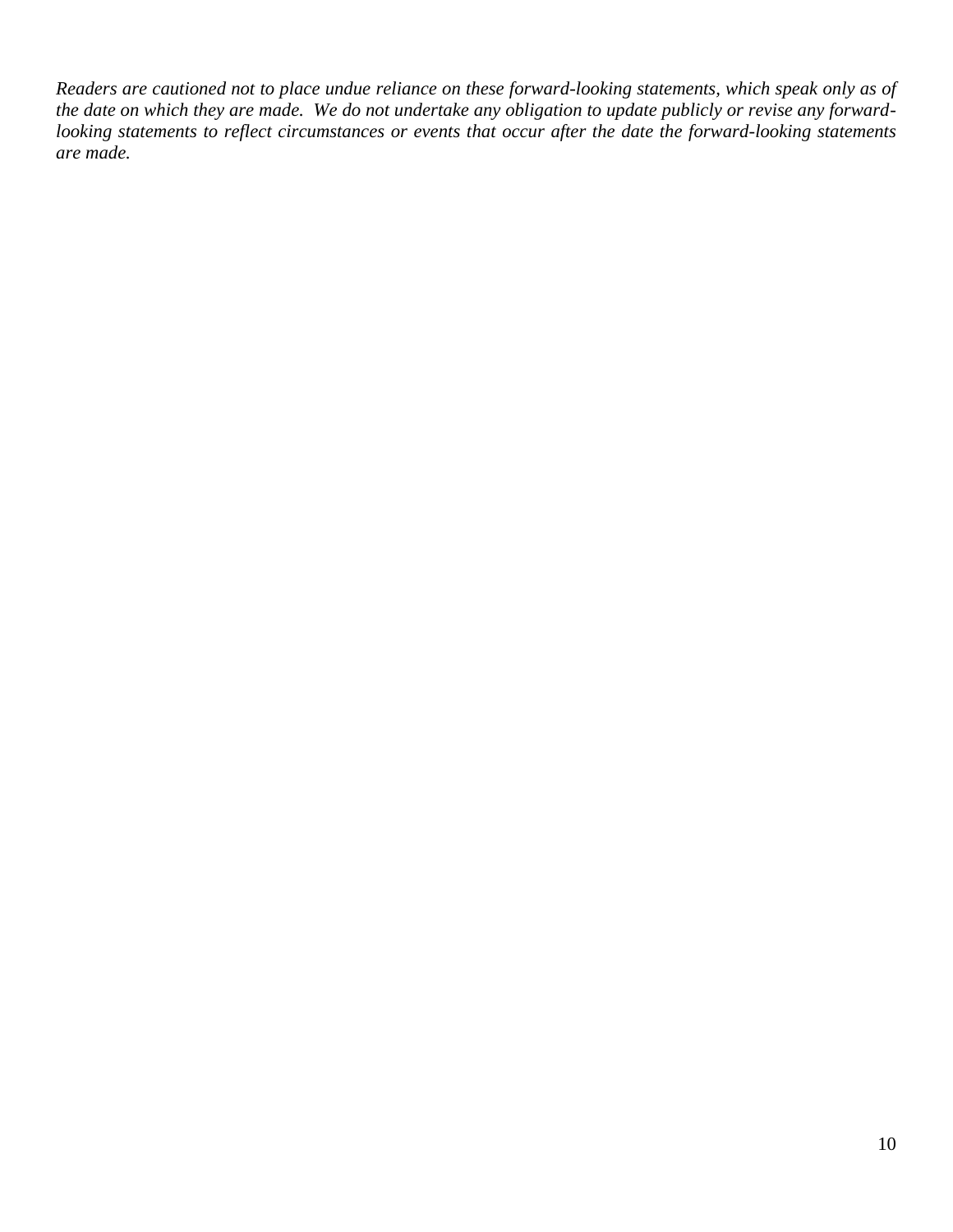## FEDERATED NATIONAL HOLDING COMPANY AND SUBSIDIARIES Consolidated Statements of Operations (Unaudited)

|                                                                               |              | Three Months Ended June 30, |              |                                       |               |            | Six Months Ended June 30, |            |  |  |
|-------------------------------------------------------------------------------|--------------|-----------------------------|--------------|---------------------------------------|---------------|------------|---------------------------|------------|--|--|
|                                                                               |              | 2017                        |              | 2016                                  |               | 2017       |                           | 2016       |  |  |
|                                                                               |              |                             |              | (in thousands, except per share data) |               |            |                           |            |  |  |
| Revenue:                                                                      |              |                             |              |                                       |               |            |                           |            |  |  |
| Gross premiums written                                                        | $\mathbb{S}$ | 168,692                     | \$           | 171,218                               | $\mathcal{S}$ | 314,743    | $\mathcal{S}$             | 307,242    |  |  |
| Gross premiums earned                                                         |              | 150,563                     |              | 137,334                               |               | 298,541    |                           | 265,433    |  |  |
| Ceded premiums earned                                                         |              | (67, 404)                   |              | (77, 289)                             |               | (136, 889) |                           | (150, 391) |  |  |
| Net premiums earned                                                           |              | 83,159                      |              | 60,045                                |               | 161,652    |                           | 115,042    |  |  |
| Net investment income                                                         |              | 2,560                       |              | 2,194                                 |               | 4,878      |                           | 4,234      |  |  |
| Net realized investment gains                                                 |              | 2,648                       |              | $\tau$                                |               | 2,543      |                           | 934        |  |  |
| Direct written policy fees                                                    |              | 4,486                       |              | 4,925                                 |               | 9,571      |                           | 9,127      |  |  |
| Other income                                                                  |              | 4,710                       |              | 4,778                                 |               | 9,637      |                           | 8,828      |  |  |
| Total revenue                                                                 |              | 97,563                      |              | 71,949                                |               | 188,281    |                           | 138,165    |  |  |
|                                                                               |              |                             |              |                                       |               |            |                           |            |  |  |
| Costs and expenses:                                                           |              |                             |              |                                       |               |            |                           |            |  |  |
| Losses and loss adjustment expenses                                           |              | 54,956                      |              | 48,983                                |               | 108,722    |                           | 80.243     |  |  |
| Commissions and other underwriting expenses                                   |              | 30,197                      |              | 15,971                                |               | 57,336     |                           | 31,364     |  |  |
| General and administrative expenses                                           |              | 5,076                       |              | 5,086                                 |               | 9,695      |                           | 9,167      |  |  |
| Interest expense                                                              |              | 82                          |              | 94                                    |               | 166        |                           | 178        |  |  |
| Total costs and expenses                                                      |              | 90,311                      |              | 70,134                                |               | 175,919    |                           | 120,952    |  |  |
| Income before income taxes                                                    |              | 7,252                       |              | 1.815                                 |               | 12,362     |                           | 17,213     |  |  |
| Income taxes                                                                  |              | 2,635                       |              | 697                                   |               | 4,573      |                           | 6,492      |  |  |
| Net income                                                                    |              | 4,617                       |              | 1,118                                 |               | 7,789      |                           | 10,721     |  |  |
| Net (loss) income attributable to noncontrolling interest                     |              | (328)                       |              | 127                                   |               | (301)      |                           | 195        |  |  |
| Net income attributable to Federated National Holding Company<br>shareholders |              | 4,945                       |              | 991                                   |               | 8,090      |                           | 10,526     |  |  |
|                                                                               |              |                             |              |                                       |               |            |                           |            |  |  |
| Net income per share:                                                         |              |                             |              |                                       |               |            |                           |            |  |  |
| <b>Basic</b>                                                                  | $\mathbb{S}$ | 0.38                        | $\mathbb{S}$ | 0.07                                  | $\mathcal{S}$ | 0.61       | $\mathbb{S}$              | 0.76       |  |  |
| Diluted                                                                       | \$           | 0.37                        | \$           | 0.07                                  | $\mathbb{S}$  | 0.60       | \$                        | 0.75       |  |  |
| Number of shares used to calculate net income per share:                      |              |                             |              |                                       |               |            |                           |            |  |  |
| Basic                                                                         |              | 13,171                      |              | 13,805                                |               | 13,305     |                           | 13,816     |  |  |
| Diluted                                                                       |              | 13,256                      |              | 13,988                                |               | 13,405     |                           | 14,013     |  |  |
| Dividends declared per share of common stock                                  | \$           | 0.08                        | \$           | 0.06                                  | \$            | 0.16       | \$                        | 0.11       |  |  |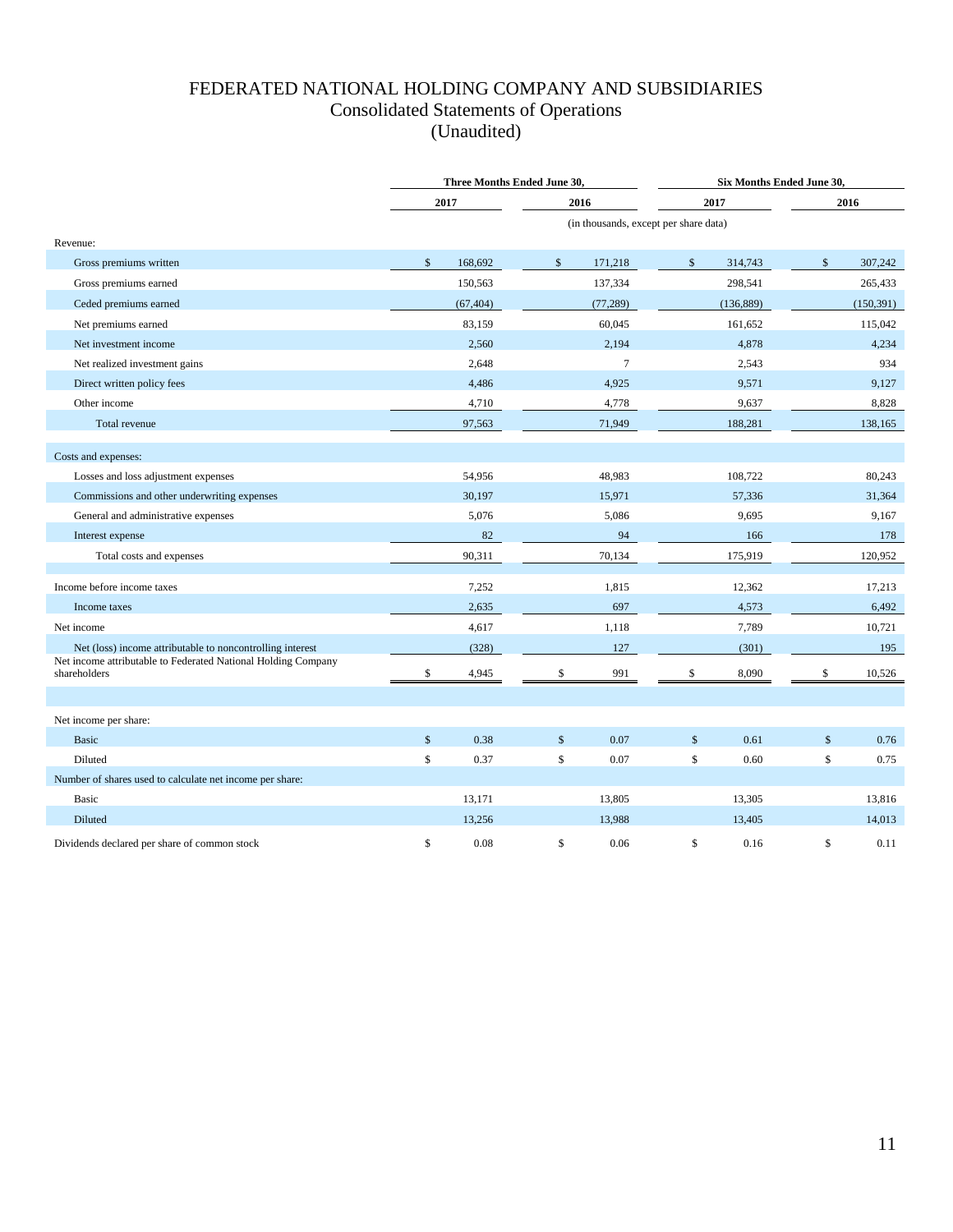#### FEDERATED NATIONAL HOLDING COMPANY AND SUBSIDIARIES Selected Operating Metrics (Unaudited)

|                              | <b>Three Months Ended</b><br><b>June 30,</b> |                | <b>Six Months Ended</b><br><b>June 30,</b> |                         |  |  |  |
|------------------------------|----------------------------------------------|----------------|--------------------------------------------|-------------------------|--|--|--|
|                              | 2017                                         | 2016           | 2017                                       | 2016                    |  |  |  |
| Gross premiums written:      |                                              | (in thousands) |                                            |                         |  |  |  |
| Homeowners/Fire Florida      | $\mathcal{S}$<br>136,811                     | 136,395<br>\$  | 247,664<br>\$.                             | 244,020<br>$\mathbb{S}$ |  |  |  |
| Homeowners/Fire non-Florida  | 14,815                                       | 9,253          | 25,183                                     | 16,295                  |  |  |  |
| Personal automobile          | 10,622                                       | 18,996         | 29,913                                     | 34,685                  |  |  |  |
| Commercial general liability | 2,926                                        | 3,571          | 6,222                                      | 7,322                   |  |  |  |
| Federal flood                | 3,518                                        | 3,003          | 5,761                                      | 4,920                   |  |  |  |
| Total gross premiums written | 168,692<br>\$                                | 171,218<br>S.  | 314,743<br>Ж.                              | 307.242<br>\$           |  |  |  |

|                              | <b>Three Months Ended</b> |                | <b>Six Months Ended</b>   |                         |  |  |  |
|------------------------------|---------------------------|----------------|---------------------------|-------------------------|--|--|--|
|                              | <b>June 30,</b>           |                | <b>June 30,</b>           |                         |  |  |  |
|                              | 2017                      | 2016           | 2017                      | 2016                    |  |  |  |
| Gross premiums earned:       |                           | (in thousands) |                           |                         |  |  |  |
| Homeowners/Fire Florida      | $\mathbb{S}$<br>119,832   | 111,637<br>\$  | 237,376<br>$\mathbb{S}^-$ | 219,185<br>$\mathbb{S}$ |  |  |  |
| Homeowners/Fire non-Florida  | 10,230                    | 6,785          | 19,330                    | 12,639                  |  |  |  |
| Personal automobile          | 14,760                    | 13,283         | 30,407                    | 22,416                  |  |  |  |
| Commercial general liability | 3,140                     | 3,444          | 6,334                     | 6,921                   |  |  |  |
| Federal flood                | 2,601                     | 2,185          | 5,094                     | 4,272                   |  |  |  |
| Total gross premiums earned  | 150,563<br>Эň,            | 137,334<br>£.  | 298,541                   | 265,433<br>S            |  |  |  |

|                              | <b>Three Months Ended</b> |                | <b>Six Months Ended</b>  |              |  |  |  |  |
|------------------------------|---------------------------|----------------|--------------------------|--------------|--|--|--|--|
|                              | <b>June 30,</b>           |                | <b>June 30,</b>          |              |  |  |  |  |
|                              | 2017                      | 2016           | 2017                     | 2016         |  |  |  |  |
| Net premiums earned:         |                           | (in thousands) |                          |              |  |  |  |  |
| Homeowners/Fire              | 74,958<br>\$              | 54,028<br>S    | 145,554<br>$\mathcal{L}$ | 104,135<br>S |  |  |  |  |
| Personal automobile          | 5,224                     | 2,752          | 10,093                   | 4,346        |  |  |  |  |
| Commercial general liability | 2,977                     | 3,265          | 6,005                    | 6,561        |  |  |  |  |
| Total net premiums earned    | 83,159                    | 60,045         | 161,652                  | 115,042<br>P |  |  |  |  |

|                                                    |                        | <b>Three Months Ended</b> |                | <b>Six Months Ended</b> |                 |      |           |  |  |
|----------------------------------------------------|------------------------|---------------------------|----------------|-------------------------|-----------------|------|-----------|--|--|
|                                                    |                        | <b>June 30,</b>           |                |                         | <b>June 30,</b> |      |           |  |  |
|                                                    | 2017                   | 2016                      |                | 2017                    |                 | 2016 |           |  |  |
| Commissions and other underwriting expenses:       |                        |                           | (in thousands) |                         |                 |      |           |  |  |
| Homeowners/Fire Florida                            | $\mathbb{S}$<br>14,407 | $\mathbb{S}$              | 13,739         | <sup>\$</sup>           | 28,464          | S    | 26,025    |  |  |
| All other lines of business                        | 8,210                  |                           | 7,027          |                         | 16,734          |      | 13,022    |  |  |
| Ceded commissions                                  | (4,633)                |                           | (14, 366)      |                         | (9,696)         |      | (27, 788) |  |  |
| Total commissions and other fees                   | 17,984                 |                           | 6,400          |                         | 35,502          |      | 11,259    |  |  |
| Salaries and wages                                 | 3,728                  |                           | 2,711          |                         | 7,403           |      | 6,809     |  |  |
| Other underwriting expenses                        | 8,485                  |                           | 6,860          |                         | 14,431          |      | 13,296    |  |  |
| Total commissions and other underwriting expenses: | 30,197<br>ж.           | \$                        | 15,971         |                         | 57,336          |      | 31,364    |  |  |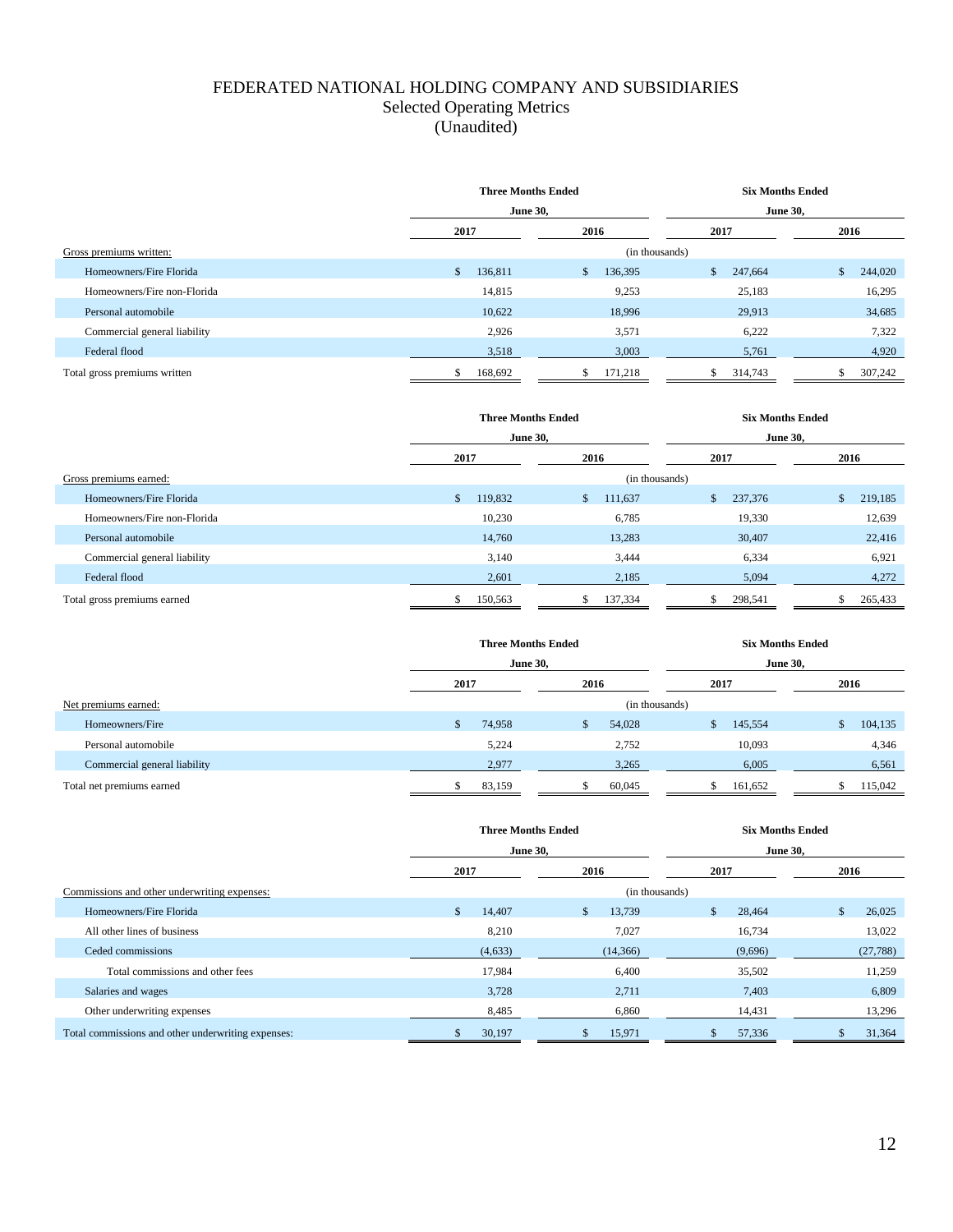#### FEDERATED NATIONAL HOLDING COMPANY AND SUBSIDIARIES Selected Operating Metrics (continued) (Unaudited)

|                                                           |      | Three Months Ended June 30, |      |        | Six Months Ended June 30, |        |      |        |  |
|-----------------------------------------------------------|------|-----------------------------|------|--------|---------------------------|--------|------|--------|--|
|                                                           | 2017 |                             | 2016 |        | 2017                      |        | 2016 |        |  |
| Net Loss Ratio                                            |      | 66.1%                       |      | 81.6%  |                           | 67.3%  |      | 69.8%  |  |
| Net Expense Ratio                                         |      | 42.4%                       |      | 35.1%  |                           | 41.5%  |      | 35.2%  |  |
| <b>Combined Ratio</b>                                     |      | 108.5%                      |      | 116.6% |                           | 108.7% |      | 105.0% |  |
| Gross Loss Ratio                                          |      | 48.5%                       |      | 54.5%  |                           | 49.3%  |      | 48.4%  |  |
| Gross Expense Ratio                                       |      | 26.5%                       |      | 25.8%  |                           | 25.7%  |      | 25.7%  |  |
| Book value per share excluding noncontrolling<br>interest |      | 16.97                       | S    | 17.92  | J.                        | 16.97  |      | 17.92  |  |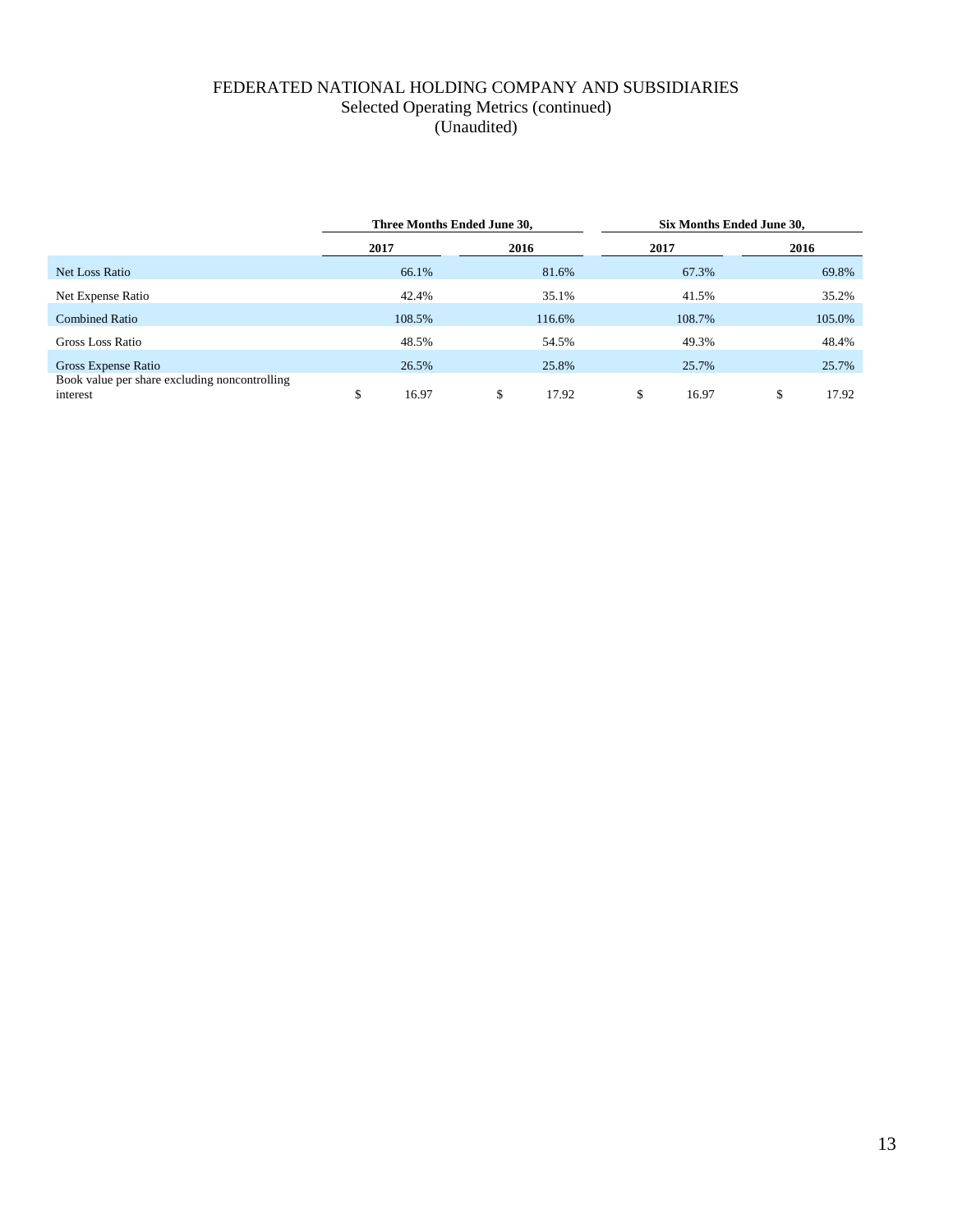## FEDERATED NATIONAL HOLDING COMPANY AND SUBSIDIARIES SUPPLEMENTAL INFORMATION Quarterly Statements of Operations and Operating Metrics (Unaudited)

|                                                                      | Consolidated   |           |               |           |               |                           |               |           |               |                |               |           |
|----------------------------------------------------------------------|----------------|-----------|---------------|-----------|---------------|---------------------------|---------------|-----------|---------------|----------------|---------------|-----------|
|                                                                      |                |           |               |           |               | <b>Three Months Ended</b> |               |           |               |                |               |           |
|                                                                      | March 31, 2016 |           | June 30, 2016 |           | Sept 30, 2016 |                           | Dec 31, 2016  |           |               | March 31, 2017 | June 30, 2017 |           |
|                                                                      |                |           |               |           |               | (in thousands)            |               |           |               |                |               |           |
| Revenue:                                                             |                |           |               |           |               |                           |               |           |               |                |               |           |
| Gross premiums written                                               | \$             | 136,024   | \$            | 171,218   | $\mathbb{S}$  | 161,137                   | $\mathbf{\$}$ | 137,105   | $\mathcal{S}$ | 146,051        | $\mathcal{S}$ | 168,692   |
| Gross premiums earned                                                |                | 128,099   |               | 137.334   |               | 147,624                   |               | 152,365   |               | 147.978        |               | 150,563   |
| Ceded premiums earned                                                |                | (73, 102) |               | (77, 289) |               | (78, 219)                 |               | (76,940)  |               | (69, 485)      |               | (67, 404) |
| Net premiums earned                                                  |                | 54,997    |               | 60,045    |               | 69,405                    |               | 75,425    |               | 78,493         |               | 83,159    |
| Net investment income                                                |                | 2,040     |               | 2,194     |               | 2,164                     |               | 2,665     |               | 2,318          |               | 2,560     |
| Net realized investment gains                                        |                | 927       |               |           |               | 1,126                     |               | 985       |               | (105)          |               | 2,648     |
| Direct written policy fees                                           |                | 4,202     |               | 4,925     |               | 4,318                     |               | 4,285     |               | 5,085          |               | 4,486     |
| Other income                                                         |                | 4,050     |               | 4,778     |               | 4,493                     |               | 4,071     |               | 4,927          |               | 4,710     |
| Total revenue                                                        |                | 66,216    |               | 71,949    |               | 81,506                    |               | 87,431    |               | 90,718         |               | 97,563    |
|                                                                      |                |           |               |           |               |                           |               |           |               |                |               |           |
| Costs and expenses:                                                  |                |           |               |           |               |                           |               |           |               |                |               |           |
| Losses and loss adjustment expenses                                  |                | 31,260    |               | 48,983    |               | 45.973                    |               | 69.765    |               | 53,766         |               | 54,956    |
| Commissions and other underwriting expenses                          |                | 15,393    |               | 15,971    |               | 29,867                    |               | 29,622    |               | 27,139         |               | 30,197    |
| General and administrative expenses                                  |                | 4,081     |               | 5,086     |               | 4,044                     |               | 3,975     |               | 4,619          |               | 5,076     |
| Interest expense                                                     |                | 84        |               | 94        |               | 81                        |               | 89        |               | 84             |               | 82        |
| Total costs and expenses                                             |                | 50,818    |               | 70,134    |               | 79,965                    |               | 103,451   |               | 85,608         |               | 90,311    |
| Income (loss) before income taxes                                    |                | 15,398    |               | 1,815     |               | 1,541                     |               | (16,020)  |               | 5,110          |               | 7,252     |
| Income taxes                                                         |                | 5,795     |               | 697       |               | 103                       |               | (3,912)   |               | 1,938          |               | 2,635     |
| Net income (loss)                                                    |                | 9,603     |               | 1,118     |               | 1,438                     |               | (12,108)  |               | 3,172          |               | 4,617     |
| Net income (loss) attributable to noncontrolling interest            |                | 68        |               | 127       |               | 44                        |               |           |               | 27             |               | (328)     |
| Net income (loss) attributable to Federated National Holding Company |                |           |               |           |               |                           |               |           |               |                |               |           |
| shareholders                                                         |                | 9,535     |               | 991       | -S            | 1,394                     | \$.           | (12, 116) | -S            | 3,145          |               | 4,945     |
|                                                                      |                |           |               |           |               |                           |               |           |               |                |               |           |
| Net Loss Ratio                                                       |                | 56.8%     |               | 81.6%     |               | 66.2%                     |               | 92.5%     |               | 68.5%          |               | 66.1%     |
| Net Expense Ratio                                                    |                | 35.4%     |               | 35.1%     |               | 48.9%                     |               | 44.5%     |               | 40.5%          |               | 42.4%     |
| <b>Combined Ratio</b>                                                |                | 92.2%     |               | 116.6%    |               | 115.1%                    |               | 137.0%    |               | 109.0%         |               | 108.5%    |
| <b>Gross Loss Ratio</b>                                              |                | 41.9%     |               | 54.5%     |               | 48.9%                     |               | 79.6%     |               | 50.0%          |               | 48.5%     |
| <b>Gross Expense Ratio</b>                                           |                | 25.7%     |               | 25.8%     |               | 26.5%                     |               | 24.7%     |               | 24.8%          |               | 26.5%     |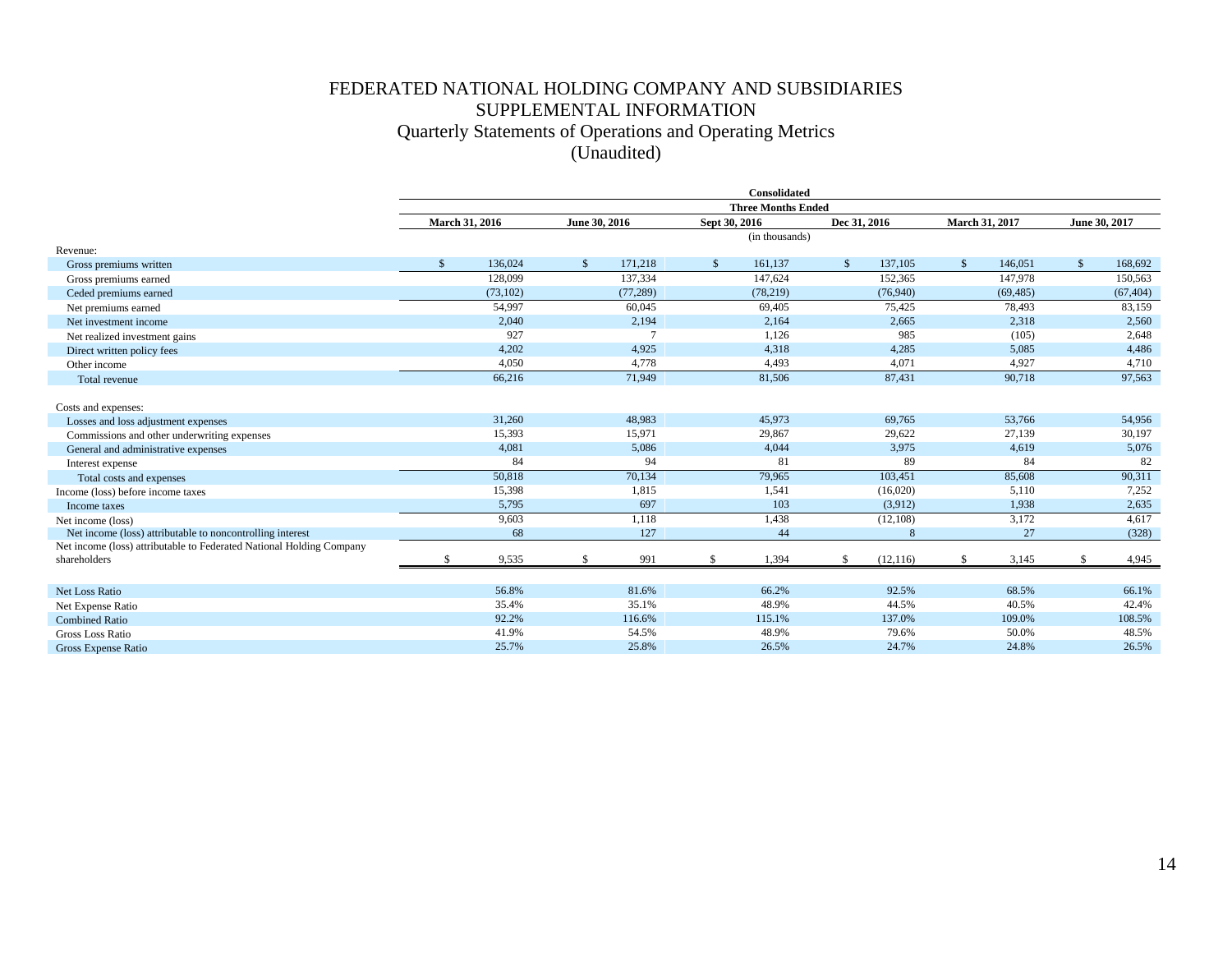## FEDERATED NATIONAL HOLDING COMPANY AND SUBSIDIARIES Consolidated Balance Sheets (Unaudited)

|                                                                                                                                        | June 30, |         | December 31,                                    |         |  |  |
|----------------------------------------------------------------------------------------------------------------------------------------|----------|---------|-------------------------------------------------|---------|--|--|
|                                                                                                                                        | 2017     |         | 2016                                            |         |  |  |
| <b>ASSETS</b>                                                                                                                          |          |         | (in thousands, except share and per share data) |         |  |  |
| Investments                                                                                                                            |          |         |                                                 |         |  |  |
| Debt securities, available-for-sale, at fair value                                                                                     | \$       | 383,910 | \$                                              | 374,756 |  |  |
| Debt securities, held-to-maturity, at amortized cost                                                                                   |          | 5,421   |                                                 | 5,551   |  |  |
| Equity securities, available-for-sale, at fair value                                                                                   |          | 45,445  |                                                 | 29,375  |  |  |
| Total investments                                                                                                                      |          | 434,776 |                                                 | 409,682 |  |  |
| Cash and cash equivalents                                                                                                              |          | 99,529  |                                                 | 74,593  |  |  |
| Prepaid reinsurance premiums                                                                                                           |          | 120,589 |                                                 | 156,932 |  |  |
| Premiums receivable, net of allowance                                                                                                  |          | 59,422  |                                                 | 54,854  |  |  |
| Reinsurance recoverable, net                                                                                                           |          | 41,090  |                                                 | 48,530  |  |  |
| Deferred acquisition costs                                                                                                             |          | 41,299  |                                                 | 37,477  |  |  |
| Income taxes receivable                                                                                                                |          | 13,468  |                                                 | 13,871  |  |  |
| Property and equipment, net                                                                                                            |          | 4,298   |                                                 | 4,194   |  |  |
| Other assets                                                                                                                           |          | 11,250  |                                                 | 11,509  |  |  |
| <b>TOTAL ASSETS</b>                                                                                                                    | \$       | 825,721 | \$                                              | 811,642 |  |  |
| <b>LIABILITIES</b>                                                                                                                     |          |         |                                                 |         |  |  |
| Loss and loss adjustment expense reserves                                                                                              | \$       | 156,973 | \$                                              | 158.476 |  |  |
| Unearned premiums                                                                                                                      |          | 310,224 |                                                 | 294,022 |  |  |
| Reinsurance payable                                                                                                                    |          | 69,782  |                                                 | 79,154  |  |  |
| Debt from consolidated variable interest entity                                                                                        |          | 4,919   |                                                 | 4,909   |  |  |
| Deferred income taxes, net                                                                                                             |          | 7,397   |                                                 | 1,433   |  |  |
| Other liabilities                                                                                                                      |          | 36,589  |                                                 | 35,792  |  |  |
| <b>Total liabilities</b>                                                                                                               |          | 585,884 |                                                 | 573,786 |  |  |
| <b>SHAREHOLDERS' EQUITY</b>                                                                                                            |          |         |                                                 |         |  |  |
| Preferred stock, \$0.01 par value: 1,000,000 shares authorized                                                                         |          |         |                                                 |         |  |  |
| Common stock, \$0.01 par value: 25,000,000 shares authorized; 13,060,207 and 13,473,120 shares<br>issued and outstanding, respectively |          | 130     |                                                 | 134     |  |  |
| Additional paid-in capital                                                                                                             |          | 138,191 |                                                 | 136,779 |  |  |
| Accumulated other comprehensive income                                                                                                 |          | 5,157   |                                                 | 1,941   |  |  |
| Retained earnings                                                                                                                      |          | 78,190  |                                                 | 80,275  |  |  |
| Total Federated National Holding Company shareholders' equity                                                                          |          | 221,668 |                                                 | 219,129 |  |  |
| Noncontrolling interest                                                                                                                |          | 18,169  |                                                 | 18,727  |  |  |
| Total shareholders' equity                                                                                                             |          | 239,837 |                                                 | 237,856 |  |  |
| TOTAL LIABILITIES AND SHAREHOLDERS' EQUITY                                                                                             | \$       | 825,721 | \$                                              | 811,642 |  |  |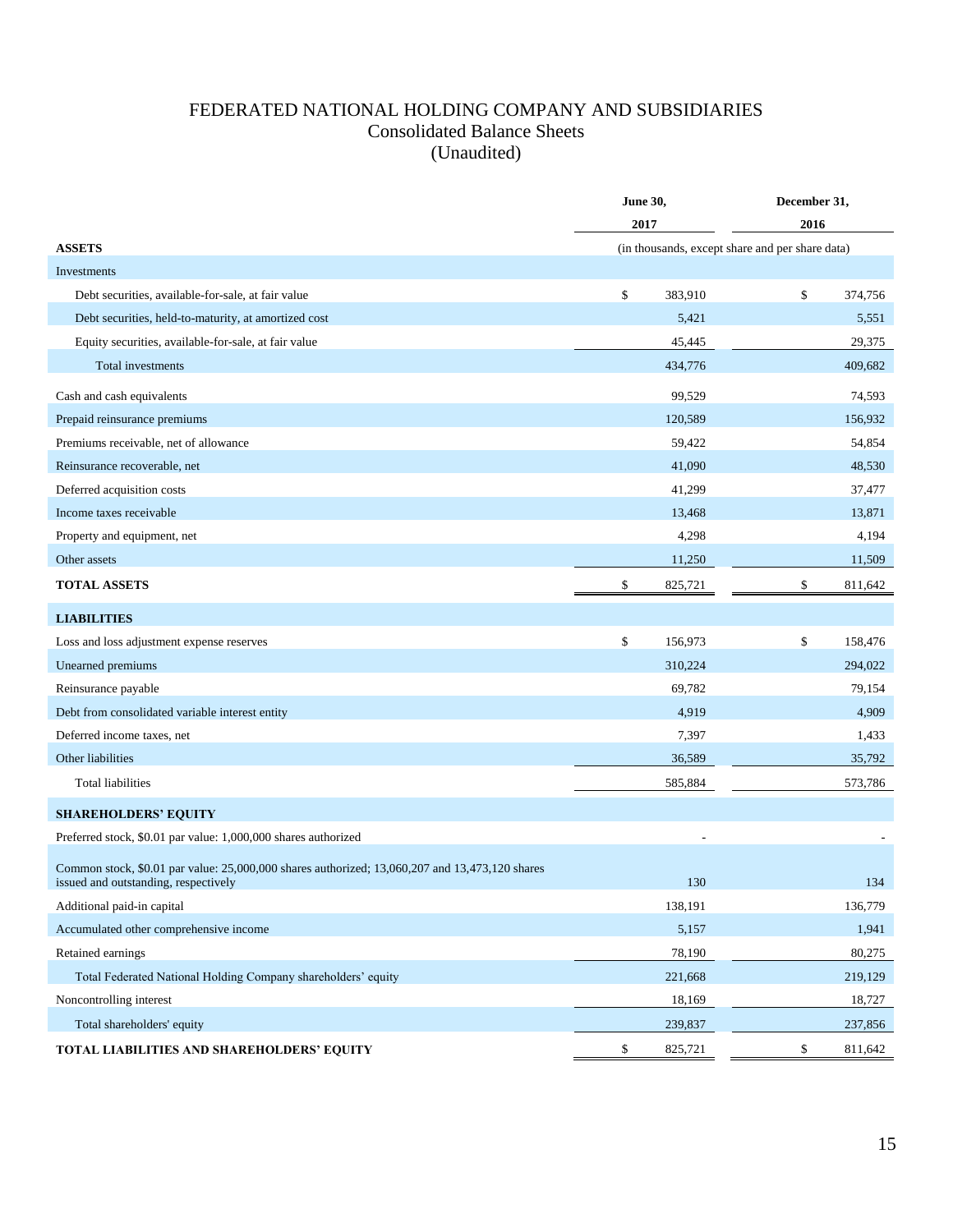## FEDERATED NATIONAL HOLDING COMPANY AND SUBSIDIARIES SUPPLEMENTAL INFORMATION Statements of Operations and Operating Metrics by Line of Business (Unaudited)

|                                             | Three Months Ended June 30, |                   |         |                 |                   |                          |                |                     |  |  |  |
|---------------------------------------------|-----------------------------|-------------------|---------|-----------------|-------------------|--------------------------|----------------|---------------------|--|--|--|
|                                             |                             | 2017              |         |                 |                   | 2016                     |                |                     |  |  |  |
|                                             |                             |                   |         | <b>Consolid</b> |                   |                          |                |                     |  |  |  |
|                                             | <b>Homeowners</b>           | <b>Automobile</b> | Other   | ated            | <b>Homeowners</b> | <b>Automobile</b>        | Other          | <b>Consolidated</b> |  |  |  |
|                                             |                             |                   |         |                 | (in thousands)    |                          |                |                     |  |  |  |
| Revenue:                                    |                             |                   |         |                 |                   |                          |                |                     |  |  |  |
| Gross premiums written                      | \$151,626                   | \$10,622          | \$6,444 | \$168,692       | \$145,648         | \$18,996                 | \$6,574        | \$171,218           |  |  |  |
| Gross premiums earned                       | 130,062                     | 14,760            | 5,741   | 150,563         | 118,422           | 13,283                   | 5,629          | 137,334             |  |  |  |
| Ceded premiums earned                       | (55, 104)                   | (9,536)           | (2,764) | (67, 404)       | (64, 394)         | (10, 531)                | (2, 364)       | (77, 289)           |  |  |  |
| Net premiums earned                         | 74,958                      | 5,224             | 2,977   | 83,159          | 54,028            | 2,752                    | 3,265          | 60,045              |  |  |  |
| Net investment income                       |                             | $\qquad \qquad -$ | 2,560   | 2,560           |                   | $\equiv$                 | 2,194          | 2,194               |  |  |  |
| Net realized investment gains               |                             |                   | 2,648   | 2,648           |                   | $\overline{\phantom{0}}$ | $\overline{7}$ | $\tau$              |  |  |  |
| Direct written policy fees                  | 2,559                       | 1,767             | 160     | 4,486           | 2,398             | 2,356                    | 171            | 4,925               |  |  |  |
| Other income                                | 2,753                       | 970               | 987     | 4,710           | 2,092             | 1,889                    | 797            | 4,778               |  |  |  |
| Total revenue                               | 80,270                      | 7,961             | 9,332   | 97,563          | 58,518            | 6,997                    | 6,434          | 71,949              |  |  |  |
|                                             |                             |                   |         |                 |                   |                          |                |                     |  |  |  |
| Costs and expenses:                         |                             |                   |         |                 |                   |                          |                |                     |  |  |  |
| Losses and loss adjustment expenses         | 49,095                      | 7,086             | (1,225) | 54,956          | 43,478            | 2,203                    | 3,302          | 48,983              |  |  |  |
| Commissions and other underwriting          |                             |                   |         |                 |                   |                          |                |                     |  |  |  |
| expenses                                    | 25,741                      | 3,217             | 1,239   | 30,197          | 12,830            | 2,008                    | 1,133          | 15,971              |  |  |  |
| General and administrative expenses         | 3,883                       | 175               | 1,018   | 5,076           | 3,900             | 150                      | 1,036          | 5,086               |  |  |  |
| Interest expense                            | 82                          | $\qquad \qquad$   |         | 82              | 94                |                          |                | 94                  |  |  |  |
| Total costs and expenses                    | 78,801                      | 10,478            | 1,032   | 90,311          | 60,302            | 4,361                    | 5,471          | 70,134              |  |  |  |
|                                             |                             |                   |         |                 |                   |                          |                |                     |  |  |  |
| Income (loss) before income taxes           | 1,469                       | (2,517)           | 8,300   | 7,252           | (1,784)           | 2,636                    | 963            | 1,815               |  |  |  |
| Income taxes                                | 567                         | (970)             | 3,038   | 2,635           | (688)             | 1,016                    | 369            | 697                 |  |  |  |
| Net income (loss)                           | 902                         | (1,547)           | 5,262   | 4,617           | (1,096)           | 1,620                    | 594            | 1.118               |  |  |  |
| Net (loss) income attributable to           |                             |                   |         |                 |                   |                          |                |                     |  |  |  |
| noncontrolling interest                     | (328)                       |                   |         | (328)           | 127               |                          |                | 127                 |  |  |  |
| Net income (loss) attributable to Federated |                             |                   |         |                 |                   |                          |                |                     |  |  |  |
| National Holding Company shareholders       | 1,230                       | \$(1,547)         | \$5,262 | \$<br>4,945     | \$(1,223)         | \$1,620                  | \$<br>594      | \$<br>991           |  |  |  |
|                                             |                             |                   |         |                 |                   |                          |                |                     |  |  |  |
| Net loss ratio                              | 65.5%                       | 135.6%            | (41.1)% | 66.1%           | 80.5%             | 80.1%                    | 101.1%         | 81.6%               |  |  |  |
| Net expense ratio                           | 39.5%                       | 64.9%             |         | 42.4%           | 31.0%             | 78.4%                    |                | 35.1%               |  |  |  |
| Combined ratio                              | 105.0%                      | 200.6%            |         | 108.5%          | 111.4%            | 158.5%                   |                | 116.6%              |  |  |  |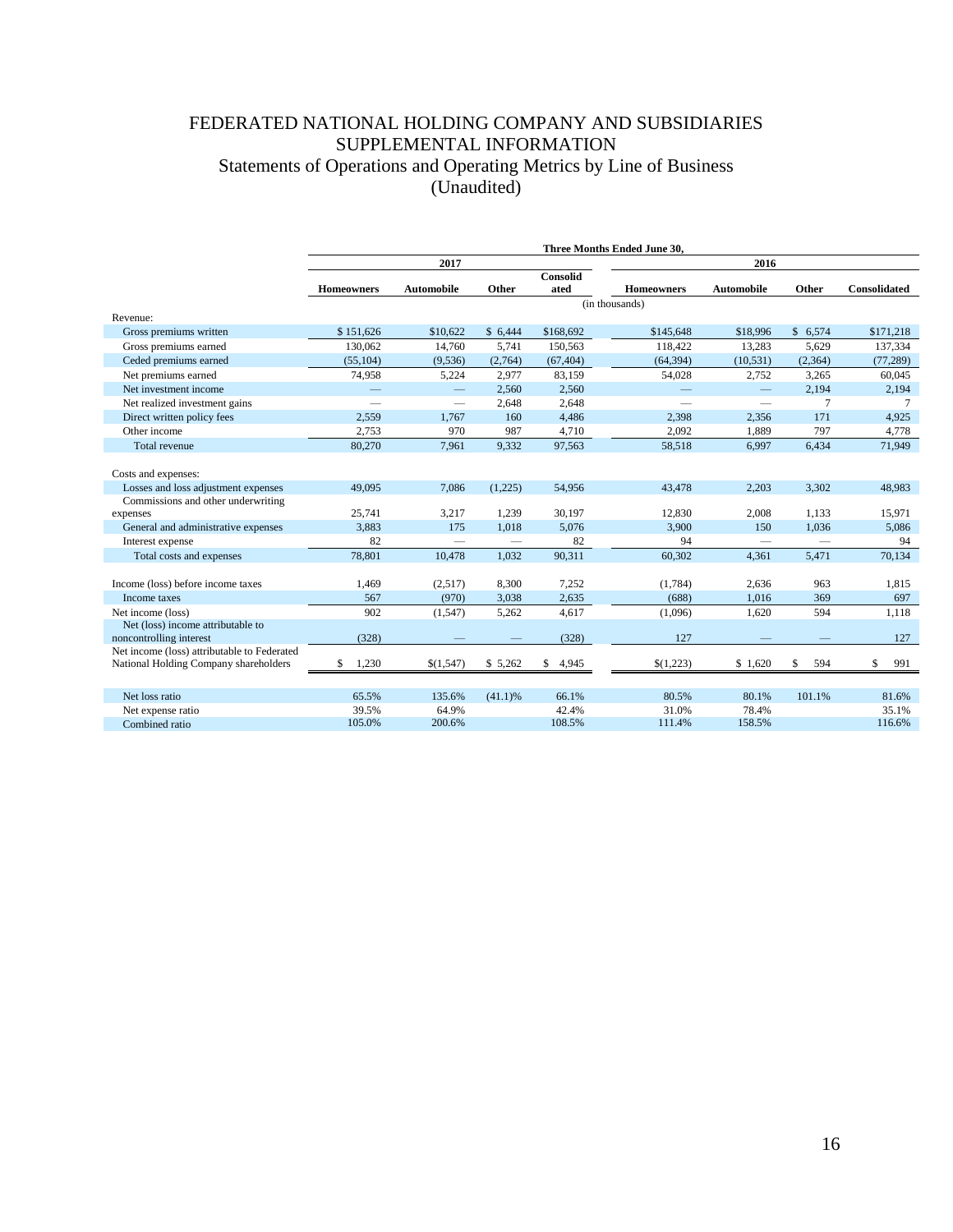### FEDERATED NATIONAL HOLDING COMPANY AND SUBSIDIARIES SUPPLEMENTAL INFORMATION Statements of Operations and Operating Metrics by Line of Business (Unaudited) (Continued)

|                                             | <b>Six Months Ended June 30.</b> |                        |          |                     |                   |                   |          |                         |  |  |  |
|---------------------------------------------|----------------------------------|------------------------|----------|---------------------|-------------------|-------------------|----------|-------------------------|--|--|--|
|                                             |                                  | 2017                   |          |                     |                   |                   | 2016     |                         |  |  |  |
|                                             | <b>Homeowners</b>                | <b>Automobile</b>      | Other    | <b>Consolidated</b> | <b>Homeowners</b> | <b>Automobile</b> | Other    | Consolidated            |  |  |  |
|                                             |                                  |                        |          |                     | (in thousands)    |                   |          |                         |  |  |  |
| Revenue:                                    |                                  |                        |          |                     |                   |                   |          |                         |  |  |  |
| Gross premiums written                      | \$272,847                        | $\mathbb{S}$<br>29.913 | \$11,983 | \$ 314,743          | \$260,315         | \$34,685          | \$12,242 | 307,242<br>$\mathbf{s}$ |  |  |  |
| Gross premiums earned                       | 256,706                          | 30,407                 | 11,428   | 298,541             | 231,824           | 22,416            | 11,193   | 265,433                 |  |  |  |
| Ceded premiums earned                       | (111, 152)                       | (20, 314)              | (5, 423) | (136, 889)          | (127, 689)        | (18,070)          | (4,632)  | (150, 391)              |  |  |  |
| Net premiums earned                         | 145,554                          | 10,093                 | 6.005    | 161.652             | 104,135           | 4,346             | 6,561    | 115,042                 |  |  |  |
| Net investment income                       |                                  | $\sim$                 | 4,878    | 4,878               |                   |                   | 4,234    | 4,234                   |  |  |  |
| Net realized investment gains               |                                  |                        | 2,543    | 2,543               |                   |                   | 934      | 934                     |  |  |  |
| Direct written policy fees                  | 4,629                            | 4,622                  | 320      | 9,571               | 4,288             | 4,500             | 339      | 9,127                   |  |  |  |
| Other income                                | 5,485                            | 2,487                  | 1,665    | 9,637               | 3,908             | 3,520             | 1,400    | 8,828                   |  |  |  |
| Total revenue                               | 155,668                          | 17,202                 | 15,411   | 188,281             | 112,331           | 12,366            | 13,468   | 138,165                 |  |  |  |
|                                             |                                  |                        |          |                     |                   |                   |          |                         |  |  |  |
| Costs and expenses:                         |                                  |                        |          |                     |                   |                   |          |                         |  |  |  |
| Losses and loss adjustment expenses         | 93,897                           | 13,512                 | 1,313    | 108,722             | 70,812            | 3,729             | 5,702    | 80,243                  |  |  |  |
| Commissions and other underwriting          |                                  |                        |          |                     |                   |                   |          |                         |  |  |  |
| expenses                                    | 48,155                           | 6,695                  | 2,486    | 57,336              | 25,642            | 3,399             | 2,323    | 31,364                  |  |  |  |
| General and administrative expenses         | 7,373                            | 350                    | 1,972    | 9.695               | 7,094             | 300               | 1.773    | 9,167                   |  |  |  |
| Interest expense                            | 166                              |                        |          | 166                 | 178               |                   |          | 178                     |  |  |  |
| Total costs and expenses                    | 149,591                          | 20,557                 | 5,771    | 175,919             | 103,726           | 7,428             | 9,798    | 120,952                 |  |  |  |
| Income (loss) before income taxes           | 6,077                            | (3,355)                | 9,640    | 12,362              | 8,605             | 4,938             | 3,670    | 17,213                  |  |  |  |
| Income taxes                                | 2,345                            | (1,294)                | 3,522    | 4,573               | 3,320             | 1,904             | 1,268    | 6,492                   |  |  |  |
| Net income (loss)                           | 3,732                            | (2,061)                | 6,118    | 7,789               | 5,285             | 3,034             | 2,402    | 10,721                  |  |  |  |
| Net (loss) income attributable to           |                                  |                        |          |                     |                   |                   |          |                         |  |  |  |
| noncontrolling interest                     | (301)                            |                        |          | (301)               | 195               |                   |          | 195                     |  |  |  |
| Net income (loss) attributable to Federated |                                  |                        |          |                     |                   |                   |          |                         |  |  |  |
| National Holding Company shareholders       | \$<br>4,033                      | (2,061)<br>S           | \$6,118  | \$<br>8,090         | 5,090<br>\$.      | 3,034<br>\$       | \$2,402  | S<br>10,526             |  |  |  |
|                                             |                                  |                        |          |                     |                   |                   |          |                         |  |  |  |
| Net loss ratio                              | 64.5%                            | 133.9%                 | 21.9%    | 67.3%               | 68.0%             | 85.8%             | 86.9%    | 69.8%                   |  |  |  |
| Net expense ratio                           | 38.1%                            | 69.8%                  |          | 41.5%               | 31.4%             | 85.1%             |          | 35.2%                   |  |  |  |
| Combined ratio                              | 102.7%                           | 203.7%                 |          | 108.7%              | 99.4%             | 170.9%            |          | 105.0%                  |  |  |  |
|                                             |                                  |                        |          |                     |                   |                   |          |                         |  |  |  |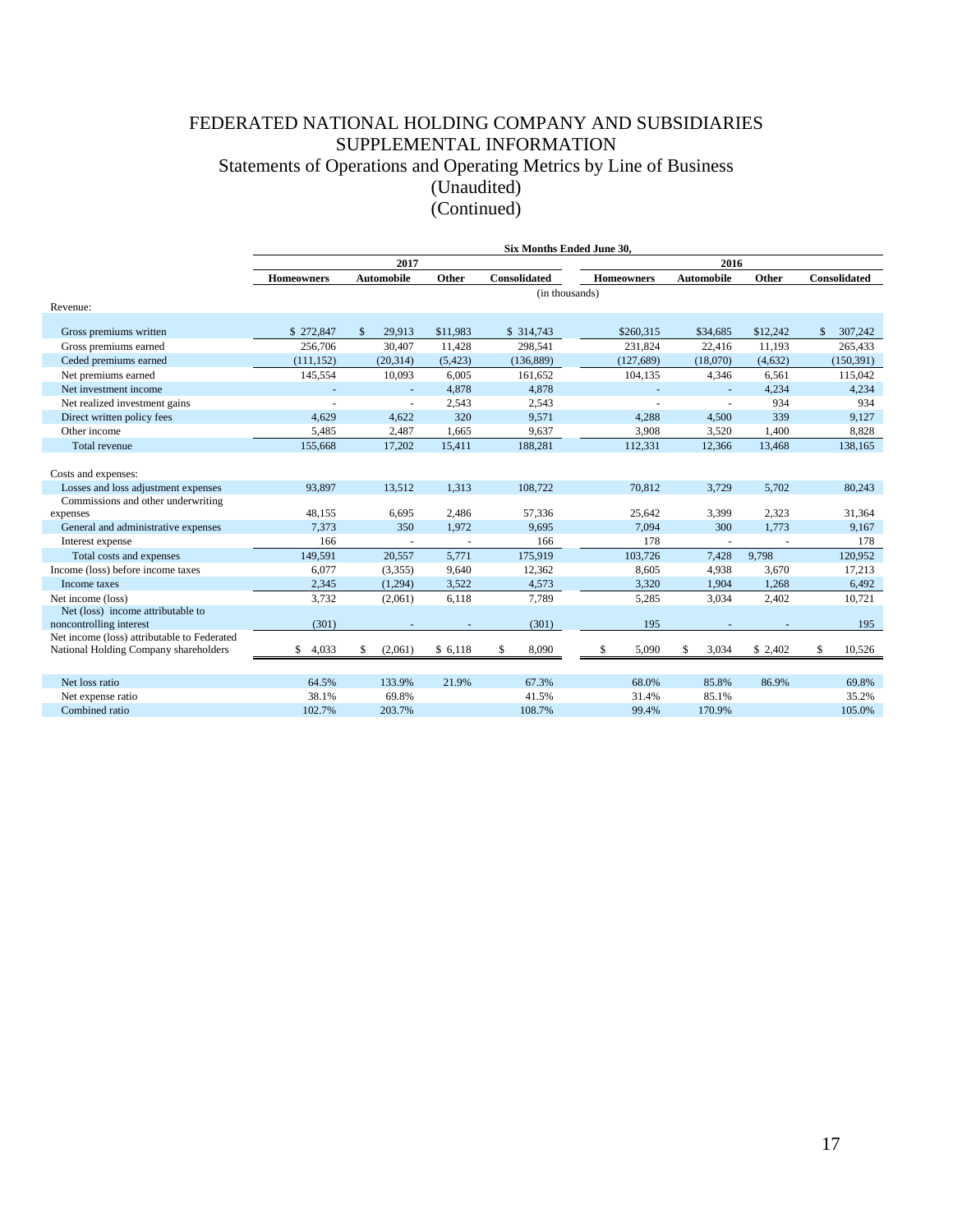## FEDERATED NATIONAL HOLDING COMPANY AND SUBSIDIARIES SUPPLEMENTAL INFORMATION Quarterly Statements of Operations and Operating Metrics by Line of Business (Unaudited) (Continued)

|                                                    |               | <b>Homeowners</b> |              |               |              |                           |              |              |              |                |               |               |  |
|----------------------------------------------------|---------------|-------------------|--------------|---------------|--------------|---------------------------|--------------|--------------|--------------|----------------|---------------|---------------|--|
|                                                    |               |                   |              |               |              | <b>Three Months Ended</b> |              |              |              |                |               |               |  |
|                                                    |               | March 31, 2016    |              | June 30, 2016 |              | Sept 30, 2016             |              | Dec 31, 2016 |              | March 31, 2017 |               | June 30, 2017 |  |
|                                                    |               |                   |              |               |              | (in thousands)            |              |              |              |                |               |               |  |
| Revenue:                                           |               |                   |              |               |              |                           |              |              |              |                |               |               |  |
| Gross premiums written                             | $\mathcal{S}$ | 114,667           | $\mathbb{S}$ | 145,648       | $\mathbb{S}$ | 133,532                   | $\mathbb{S}$ | 118,890      | $\mathbb{S}$ | 121,221        | $\mathcal{S}$ | 151,626       |  |
| Gross premiums earned                              |               | 113,402           |              | 118,422       |              | 124,709                   |              | 127,821      |              | 126,644        |               | 130,062       |  |
| Ceded premiums earned                              |               | (63,295)          |              | (64, 394)     |              | (62, 288)                 |              | (59,996)     |              | (56,048)       |               | (55, 104)     |  |
| Net premiums earned                                |               | 50,107            |              | 54,028        |              | 62,421                    |              | 67,825       |              | 70,596         |               | 74,958        |  |
| Direct written policy fees                         |               | 1,890             |              | 2,398         |              | 2,190                     |              | 1,926        |              | 2,070          |               | 2,559         |  |
| Other income                                       |               | 1,816             |              | 2,092         |              | 2,765                     |              | 2,673        |              | 2,732          |               | 2,753         |  |
| Total revenue                                      |               | 53,813            |              | 58,518        |              | 67,376                    |              | 72,424       |              | 75,398         |               | 80,270        |  |
|                                                    |               |                   |              |               |              |                           |              |              |              |                |               |               |  |
| Costs and expenses:                                |               |                   |              |               |              |                           |              |              |              |                |               |               |  |
| Losses and loss adjustment expenses                |               | 27,334            |              | 43,478        |              | 40,399                    |              | 58,709       |              | 44.802         |               | 49,095        |  |
| Commissions and other underwriting                 |               |                   |              |               |              |                           |              |              |              |                |               |               |  |
| expenses                                           |               | 12,812            |              | 12.830        |              | 23,875                    |              | 23,088       |              | 22,414         |               | 25,741        |  |
| General and administrative expenses                |               | 3,194             |              | 3.900         |              | 3,033                     |              | 2.952        |              | 3,490          |               | 3,883         |  |
| Interest expense                                   |               | 84                |              | 94            |              | 81                        |              | 89           |              | 84             |               | 82            |  |
| Total costs and expenses                           |               | 43,424            |              | 60,302        |              | 67,388                    |              | 84,838       |              | 70,790         |               | 78,801        |  |
| Income (loss) before income taxes                  |               | 10,389            |              | (1,784)       |              | (12)                      |              | (12, 414)    |              | 4,608          |               | 1,469         |  |
| Income taxes                                       |               | 4,008             |              | (688)         |              | (4)                       |              | (4,787)      |              | 1,778          |               | 567           |  |
| Net income (loss)                                  |               | 6,381             |              | (1,096)       |              | (8)                       |              | (7,627)      |              | 2,830          |               | 902           |  |
| Net income (loss) attributable to                  |               |                   |              |               |              |                           |              |              |              |                |               |               |  |
| noncontrolling interest                            |               | 68                |              | 127           |              | 44                        |              | $\,8\,$      |              | 27             |               | (328)         |  |
| Net income (loss) attributable to                  |               |                   |              |               |              |                           |              |              |              |                |               |               |  |
| Federated National Holding Company<br>shareholders | -S            | 6,313             | \$           | (1,223)       | \$           | (52)                      | S            | (7,635)      | \$           | 2,803          | S             | 1,230         |  |
|                                                    |               |                   |              |               |              |                           |              |              |              |                |               |               |  |
|                                                    |               |                   |              |               |              |                           |              |              |              |                |               |               |  |
| <b>Net Loss Ratio</b>                              |               | 54.6%             |              | 80.5%         |              | 64.7%                     |              | 86.6%        |              | 63.5%          |               | 65.5%         |  |
| Net Expense Ratio                                  |               | 31.9%             |              | 31.0%         |              | 43.1%                     |              | 38.4%        |              | 36.7%          |               | 39.5%         |  |
| <b>Combined Ratio</b>                              |               | 86.5%             |              | 111.4%        |              | 107.8%                    |              | 125.0%       |              | 100.2%         |               | 105.0%        |  |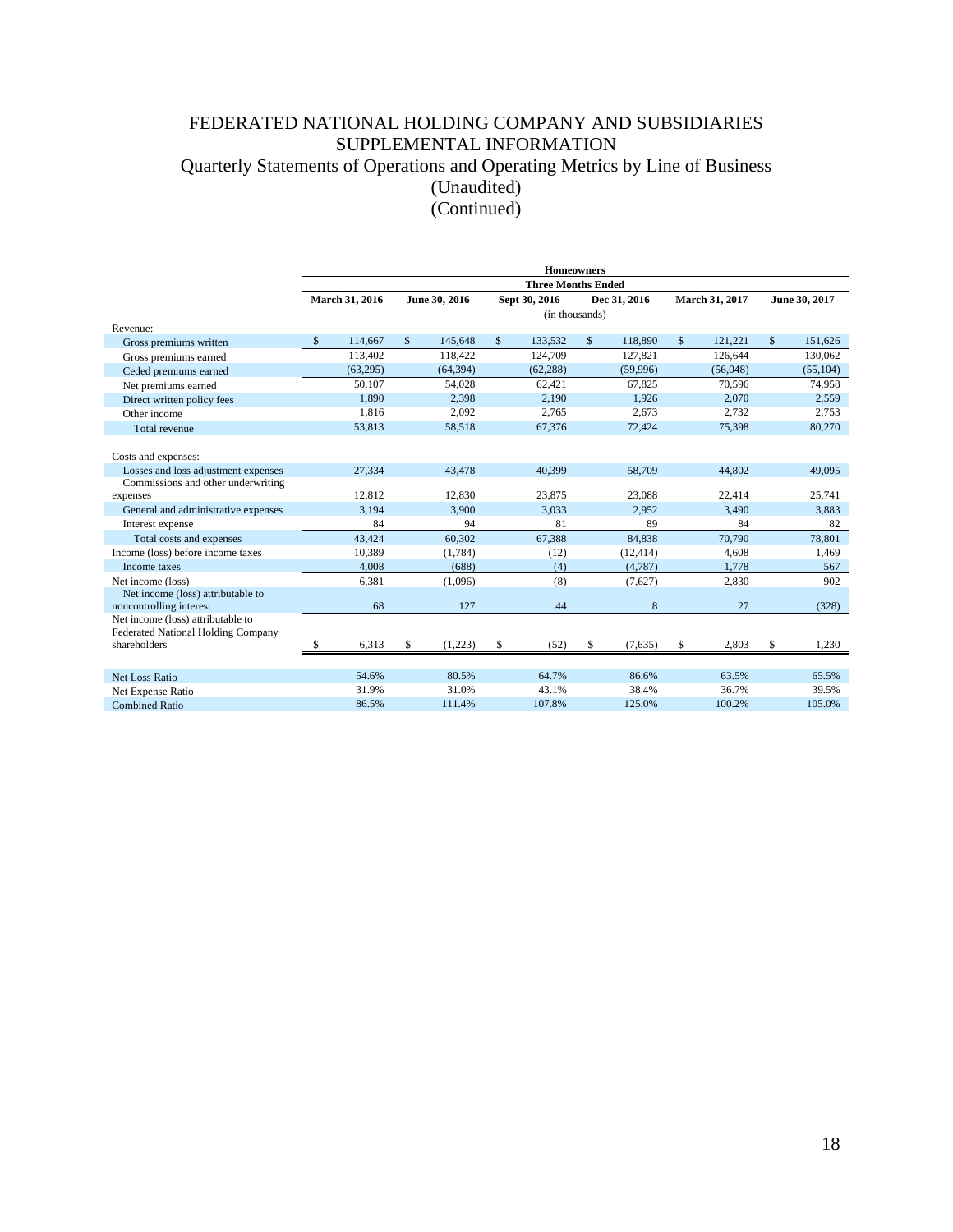### FEDERATED NATIONAL HOLDING COMPANY AND SUBSIDIARIES SUPPLEMENTAL INFORMATION Quarterly Statements of Operations and Operating Metrics by Line of Business (Unaudited) (Continued)

|                                           |    |                   |              |               |              | <b>Automobile</b>         |                |              |                   |              |                         |
|-------------------------------------------|----|-------------------|--------------|---------------|--------------|---------------------------|----------------|--------------|-------------------|--------------|-------------------------|
|                                           |    |                   |              |               |              | <b>Three Months Ended</b> |                |              |                   |              |                         |
|                                           |    | March 31,<br>2016 |              | June 30, 2016 |              | Sept 30, 2016             | Dec 31, 2016   |              | March 31,<br>2017 |              | <b>June 30,</b><br>2017 |
|                                           |    |                   |              |               |              | (in thousands)            |                |              |                   |              |                         |
| Revenue:                                  |    |                   |              |               |              |                           |                |              |                   |              |                         |
| Gross premiums written                    | \$ | 15.689            | $\mathbb{S}$ | 18.996        | $\mathbb{S}$ | 21.523                    | \$<br>13.271   | $\mathbb{S}$ | 19.291            | $\mathbb{S}$ | 10.622                  |
| Gross premiums earned                     |    | 9.133             |              | 13.283        |              | 17.163                    | 18.732         |              | 15.647            |              | 14.760                  |
| Ceded premiums earned                     |    | (7,539)           |              | (10, 531)     |              | (13, 409)                 | (14, 308)      |              | (10,778)          |              | (9,536)                 |
| Net premiums earned                       |    |                   |              |               |              | 3,754                     |                |              |                   |              |                         |
|                                           |    | 1.594             |              | 2.752         |              |                           | 4.424          |              | 4.869             |              | 5,224                   |
| Direct written policy fees                |    | 2,144             |              | 2,356         |              | 1,977                     | 2,216          |              | 2,855             |              | 1,767                   |
| Other income                              |    | 1,631             |              | 1,889         |              | 1,318                     | 604            |              | 1,517             |              | 970                     |
| Total revenue                             |    | 5,369             |              | 6,997         |              | 7.049                     | 7,244          |              | 9,241             |              | 7,961                   |
|                                           |    |                   |              |               |              |                           |                |              |                   |              |                         |
| Costs and expenses:                       |    |                   |              |               |              |                           |                |              |                   |              |                         |
| Losses and loss adjustment expenses       |    | 1,526             |              | 2,203         |              | 3.498                     | 5.829          |              | 6,426             |              | 7,086                   |
| Commissions and other                     |    |                   |              |               |              |                           |                |              |                   |              |                         |
| underwriting expenses                     |    | 1,391             |              | 2,008         |              | 4,883                     | 5.325          |              | 3,478             |              | 3,217                   |
| General and administrative expenses       |    | 150               |              | 150           |              | 150                       | 150            |              | 175               |              | 175                     |
| Total costs and expenses                  |    | 3,067             |              | 4,361         |              | 8,531                     | 11,304         |              | 10,079            |              | 10.478                  |
| Income (loss) before income taxes         |    | 2,302             |              | 2,636         |              | (1, 482)                  | (4,060)        |              | (838)             |              | (2,517)                 |
| Income taxes                              |    | 888               |              | 1.016         |              | (572)                     | (1, 566)       |              | (324)             |              | (970)                   |
| Net income (loss) attributable to         |    |                   |              |               |              |                           |                |              |                   |              |                         |
| <b>Federated National Holding Company</b> |    |                   |              |               |              |                           |                |              |                   |              |                         |
| shareholders                              | S  | 1,414             | \$           | 1,620         | \$           | (910)                     | \$<br>(2, 494) | \$           | (514)             |              | (1, 547)                |
|                                           |    |                   |              |               |              |                           |                |              |                   |              |                         |
| Net Loss Ratio                            |    | 95.7%             |              | 80.1%         |              | 93.2%                     | 131.8%         |              | 132.0%            |              | 135.6%                  |
| Net Expense Ratio                         |    | 96.7%             |              | 78.4%         |              | 134.1%                    | 123.8%         |              | 75.0%             |              | 64.9%                   |
| <b>Combined Ratio</b>                     |    | 192.4%            |              | 158.5%        |              | 227.3%                    | 255.5%         |              | 207.0%            |              | 200.6%                  |